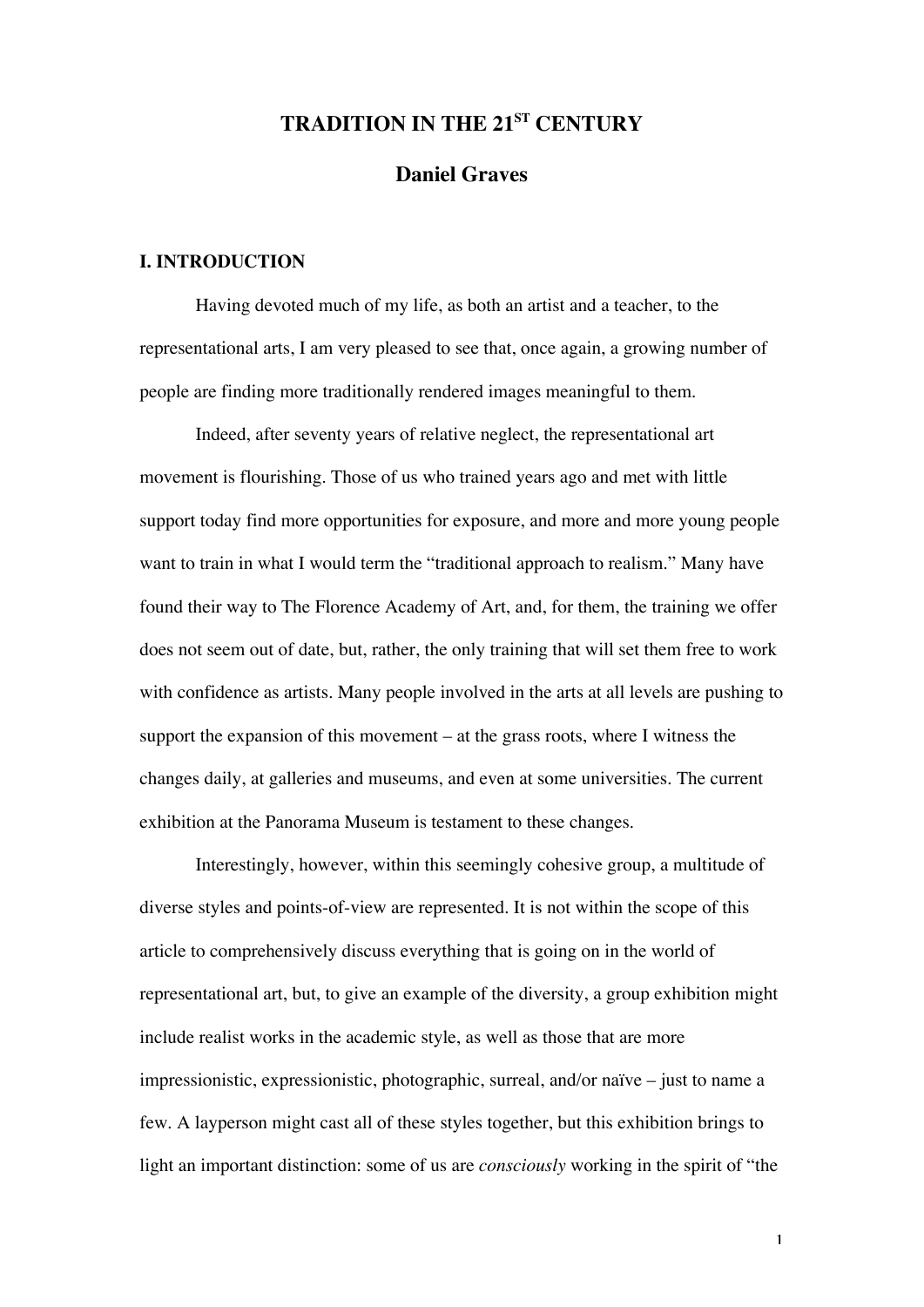tradition," as it is called, and some of us are not. The work in this show has been done by artists who were trained, and are working, in the spirit of this tradition.

The tradition I refer to is that of the humanist spirit in western art. It has its origins in the Greek sculptors and painters who tried to faithfully capture the forms of nature, in so doing expressing ideas of beauty and significance. The tradition is continually evolving, changed and fortified by the many generations of artists who have searched and shown us visions of what they found meaningful and of crucial importance to human life. The desire to be connected to the tradition at a time when it was no longer whole, when it was considered passé to want to do so, and when its language was being forgotten, is what brought me to Florence in 1978. It is what brings most of our students to The Florence Academy of Art today.

To say that we are all working in the tradition does not mean that our subject matter and artistic interests are the same. As I hope is evident from the work itself, each of us is creating a unique body of work based upon our individual artistic paths. But, we all received many years of academic training directed at learning the same visual "language." That is, we have all learned, to the extent that we could, the language of the tradition, which as artists we utilize to express our vision – just as poets, for instance, use words, rhythms, and forms to craft poems.

One of the most important things I have come to realize over the years is that, amongst those of us working within this tradition, our knowledge and resources need to be shared, not only to further our understanding of our own work, but so as to better equip the next generation of artists to carry it into the future. We are all working with parts of what was once a more complete body of knowledge. This is something I began to discover as a young art student and that I continue to face now,

<sup>&</sup>lt;sup>1</sup> The selection of paintings for inclusion in this exhibition was made by the director of Panorama Museum based on the submission of slides.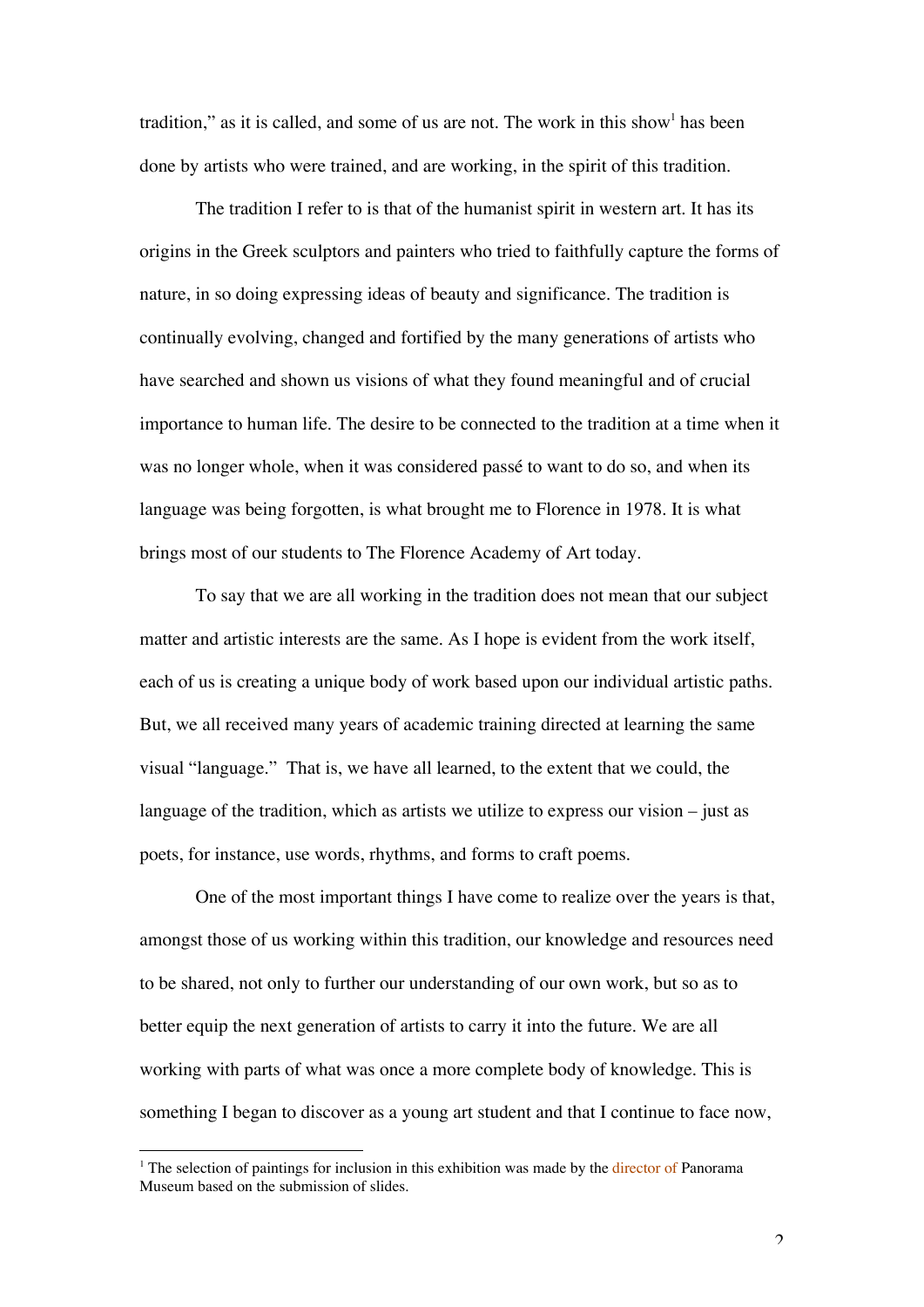as a working artist and director of an academy focused on teaching students the craft of working in the realist tradition.

For many reasons, as we approached the turn of the  $20<sup>th</sup>$  century, western society began to question, reject, and in some cases destroy much of what it had inherited. I like to believe that our mission as the  $21<sup>st</sup>$  century begins is to fit together fragments of the humanistic tradition so that we might contribute meaningful images that will inspire future generations to it. I feel the success of The Florence Academy of Art and the work in this exhibit is proof that we are on the road to doing that.

# **II. A BRIEF OVERVIEW OF THE ACADEMIC TRADITION AND MY TRAINING IN IT**

I am often asked by students, "What was it like when you were training? What schools or studios taught traditional drawing and painting? Where did you study and why?" Most students have heard that opportunities 30 years ago were scarce. In his book, THE TWILIGHT OF PAINTING, published in 1946, R. H. Ives Gammell warned that painting was in a state of near "catastrophe" because traditional approaches to learning the craft were falling by the wayside – that was 22 years before I became an art student. Thankfully, though, even at that dark age, there were a few dedicated teachers remaining who carried the torch and passed it on – people to whom (as I now think of it) a shard of the tradition had been given, which they in turn passed on to the next generation. As a young art student, and, later, as a young painter, I was fortunate enough to meet and learn from some of those people. Because I believe it is important to understand how this tradition was kept alive, and, further, to understand just how deep these roots go, I would like to briefly summarize where some of what I learned and am now teaching has come from.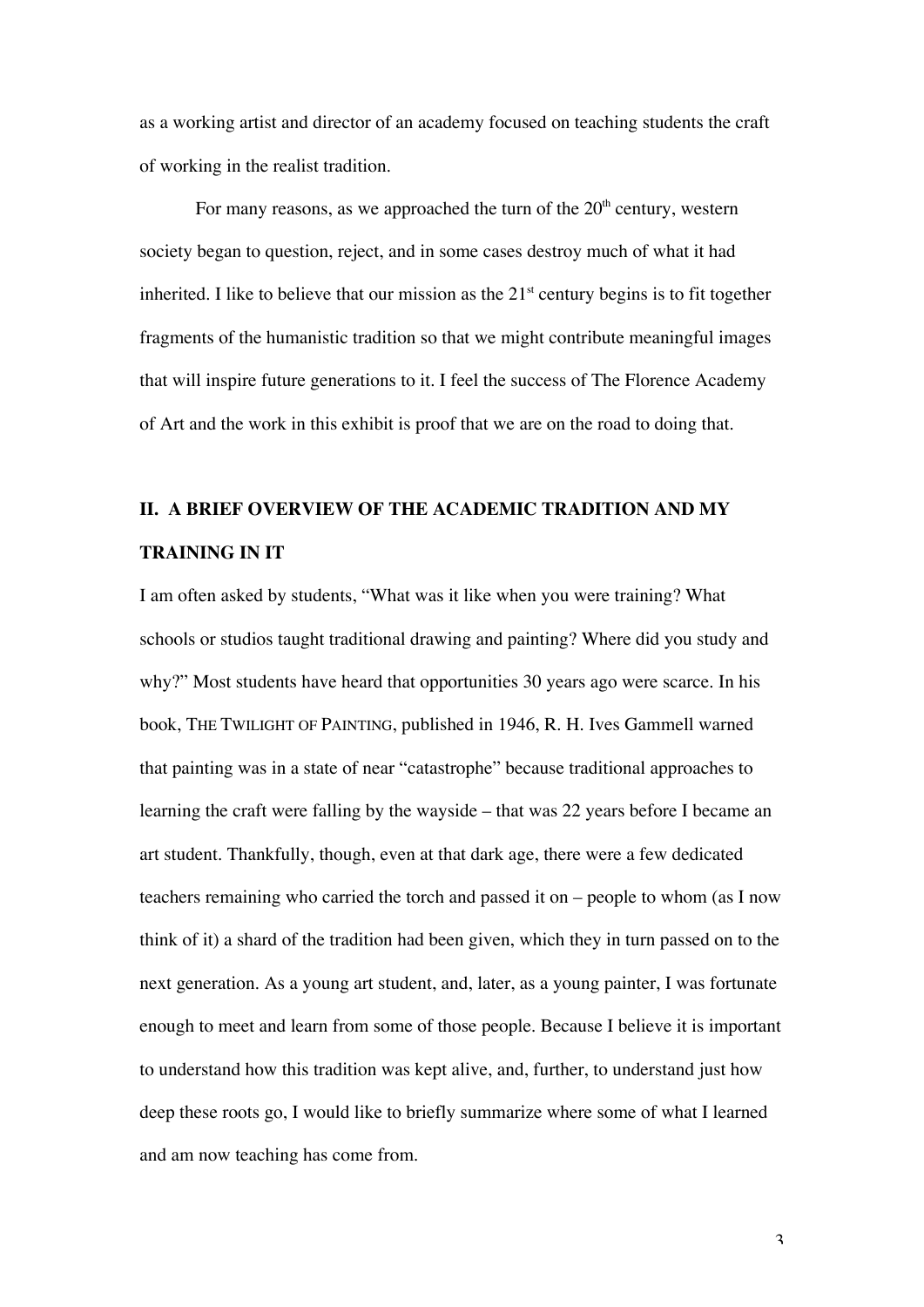Even in the United States, where I began my studies in 1968, most, if not all, of the information that was saved can be traced back to the  $19<sup>th</sup>$  century ateliers of Europe, wherein generations, literally, of European knowledge about painting were housed. This information had been passed down since the Renaissance, first through individual artists who took on apprentices, then through the academies whose function it was to educate artists and maintain a tradition of craftsmanship. Because there were few such institutions in the United States, most American painters traveled to these European ateliers to learn the principles and techniques critical to their vocation. While it would be impossible to trace the pure lines of Europe's academic tradition and its impact on American painting in just a few pages, it is important to note that American painters trained in France, Germany, England, and many other countries; a number of them then returned to the United States, knowledge in hand, not just to paint but to set up studios and schools of their own.

For many complex social and artistic reasons, this traditional system of training began to break down in Western Europe at the turn of the century. It was then that the comprehensive body of knowledge that had been passed down in an unbroken chain through the centuries was interrupted. The academies and ateliers of Western Europe all but disappeared, leaving only individual artists/teachers behind, who, with each passing generation, possessed a less complete body of knowledge.

R.H. Ives Gammell, whose book I mentioned earlier, is an example of one such painter. When he was born in Providence, Rhode Island in 1893, the ateliers in western Europe were already in decline. However, in 1911, he enrolled in the School of the Boston Museum of Fine Arts, where he was fortunate enough to meet many painters whose training connected them to the academies of Europe. Most notably, he studied with William Paxton, who in turn had studied with Jean Léon Gérôme at The

 $\Lambda$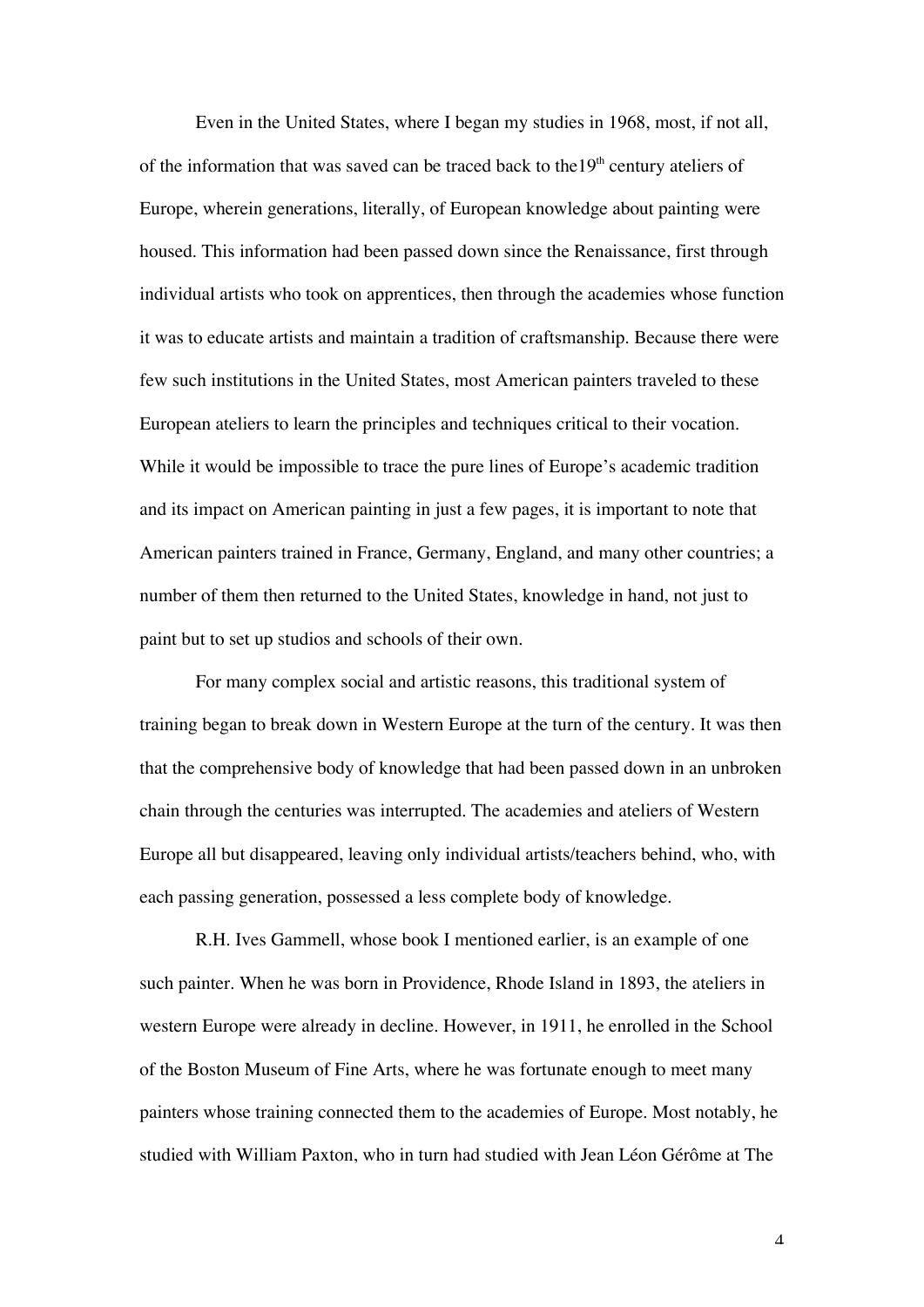Ecole des Beaux-Arts in Paris. Gammell's place in the history of American realism is significant not only because of this, but also because he was an author and teacher: in his writings he documented the values and teachings of the previous centuries, as he had received them; as a teacher, he passed them directly on to his students.

Many of his students became fine painters and, just as importantly, teachers of the tradition themselves. Some, such as Richard Lack, opened their own academies. Lack's atelier became one of the leading ones after Gammell's and continues even today. Located in Minnesota, it is now directed by his former students, Dale Redpath and Cyd Wicker. Other ateliers, past and present, with links to Gammell or one of his students include those directed by Allen Banks, Charles Cecil, James Childs, Robert Cormier, Stephen Gjertson, Gary Hoffman, Don Koestner, Robert Douglas Hunter, and Richard Whitney. Having myself studied with Lack, The Florence Academy of Art is a blend of his teachings and those of other artists/teachers who greatly influenced me.<sup>2</sup>

The lineage through Gammell that I have briefly traced gives only an abbreviated sense of how the traditions of Europe were passed down. He was not the only one who carried these traditions forward. In the first quarter of the  $20<sup>th</sup>$  century, many talented painters in the United States maintained studios where they taught variations of the tradition. Those with the greatest influence were run by Robert Brackman (1898-1980), William Merritt Chase (1849-1916), Frank Vincent Dumond (1865-1951), Frank Duveneck (1848-1919), Robert Henri (1865-1925), Jacques Maroger (1884-1962), Howard Pyle (1853-1911), Edmund Charles Tarbell (1862-

-

 $2$  Currently there are numerous ateliers in addition to those linked to Richard Lack offering traditional types of training. The ones I know of include those run by Ted Seth Jacobs in France, Jacob Collins in New York, and Jeffrey Mims in North Carolina. For a more extensive listing, I would refer you to the Art Renewal Center's listing of ateliers, art schools, programs, and workshops: www.artrenewal.org.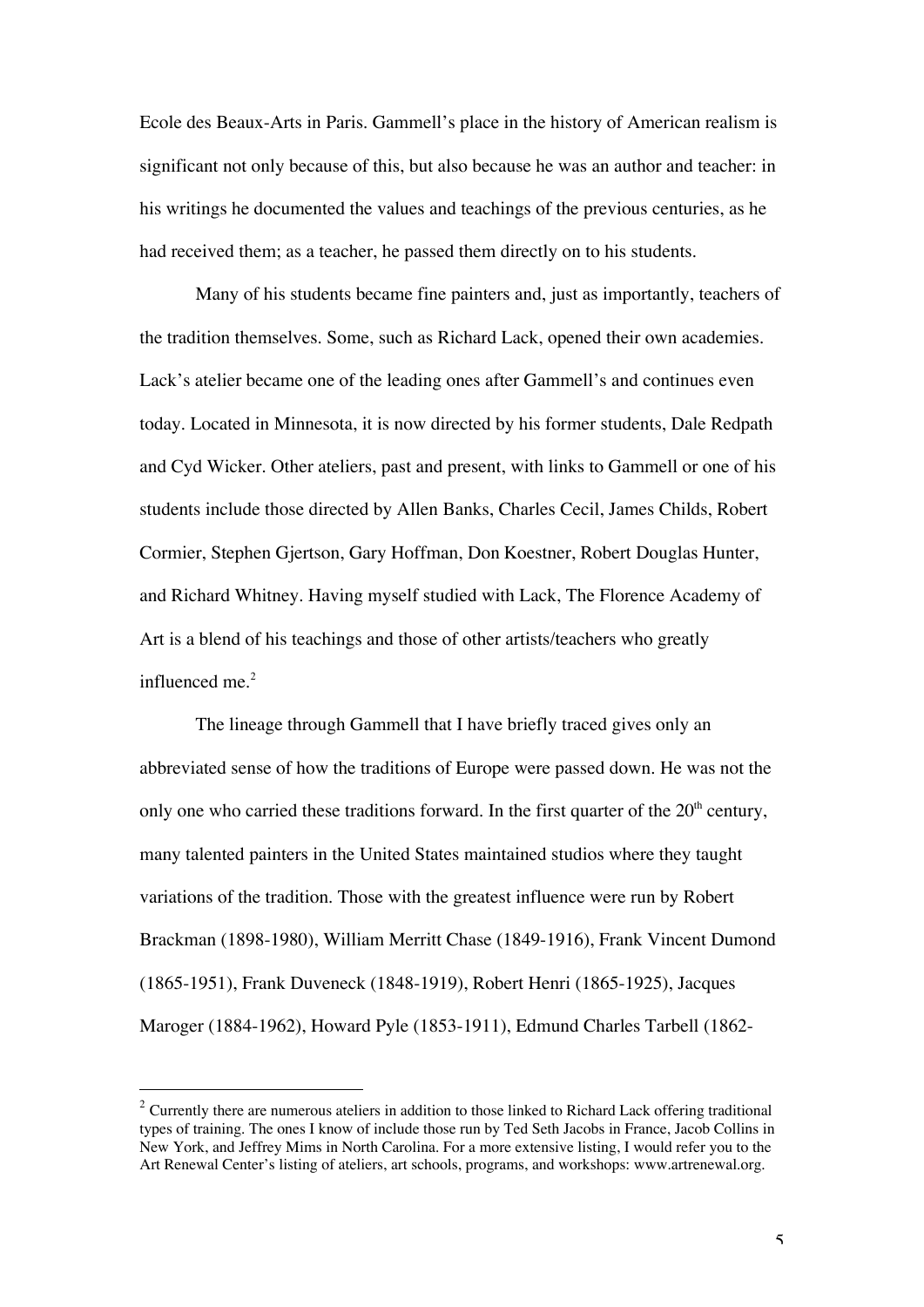1938), and N.C. Wyeth (1882-1945), just to name a few. They, their students, and so many others, helped to keep the torches burning.<sup>3</sup>

I was fortunate enough to come across some of the people with direct connections to the tradition, beginning with my undergraduate years as a student at the Maryland Institute of the Arts. It was there that I encountered for the first time painters of real caliber, including Joseph Sheppard and Frank Russell, both of whom influenced me very much. Russell offered a class called "Intensive Realism," which introduced me to the value of close observation. Sheppard taught me a rapid technique based on Jacques Maroger's method of painting and emphasized anatomy. He had spent a number of years in Europe and it was from him that I first heard about Pietro Annigoni.

With my interest in Italy and Annigoni awakened by Sheppard, I chose to attend graduate school in Florence at the Villa Schifanoia, where I met Richard Serrin, one of the great influences on my life. It was he who taught me how to "*read"* a painting*,* thereby opening a door that is crucial to developing a deep and on-going dialogue with past masters. He demonstrated a profound technical understanding of Rembrandt and  $17<sup>th</sup>$  century painting, but, just as importantly, he "communed" with the world of painting and talked to me about the significance of what he saw

-

 $3$  A few institutions in the United States supported a more traditional curriculum, as well, namely, the Lyme Academy College of Fine Arts, the Pennsylvania Academy of Fine Arts, The National Academy in New York, The Art Students League, and the Schuler School of Fine Arts in Baltimore. There were others, but, of the great number of accredited schools in the country, only a fraction offered a traditional program of any substance.

Ironically enough, in western Europe fewer direct links to the 19<sup>th</sup> century academies survived than in the United States. Already under barrage because of aforementioned artistic and social changes, many closed during the chaos of the Second World War; most of those that remained open adapted to the more modern approach. As in the United States, Western Europe supported a few stubborn individual artists/teachers who refused to join the modernists. They were scattered all around the continent, from Sweden to Spain. Although it is really outside my expertise to talk about them at any length, the academies of Eastern Europe and Russia did continue to teach traditional methods, but in relative isolation from the West.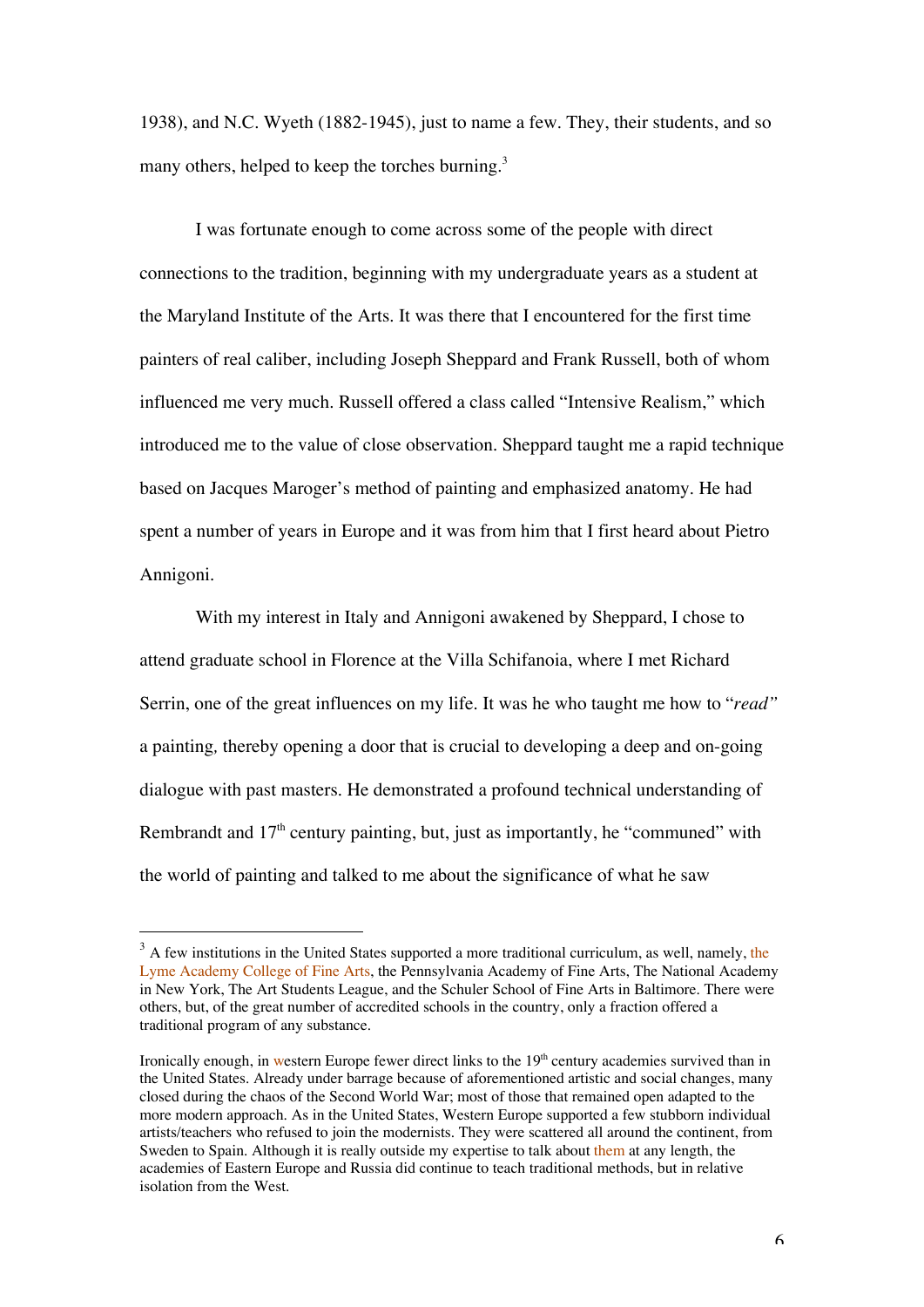embodied in the work of the great painters he admired. What I learned from Serrin was of psychological and philosophical depth; he demonstrated how to sink below the surface of a painting to find its meaning.

Later, I went to Minneapolis with Serrin to help him on a mural project, and it was there that I met Richard Lack, with whom I studied for almost a year. From Lack I learned many of the academic traditions of the Boston School, which had been passed on to him by Gammell, and the sight-size method of drawing and painting, which is said to have been used by many of the portrait painters of the nineteenth century, including John Singer Sargent. I then returned to Florence and studied with Nerina Simi, "Signorina Simi," as we called her. The daughter of Filadelfo Simi (a Florentine painter in the Macchiaioli Style who had studied with Gérôme), Signorina Simi maintained her father's atelier from his death in 1923 until her own in1987 at the age of 97. I returned to Florence to study with her because the work coming out of her studio had strengths that I wanted to acquire.

I was still looking for pieces of the puzzle, shards of the tradition, which I hoped to fit together to make my own work more complete. I had become aware that technical laws of craft existed and had to be learned, that they were separate from individual artistic styles, and that they could therefore be boiled down into principles and passed onto students without the burden of mannerisms and styles. These principles, such as "light is form; shadow is atmosphere," are often known *subconsciously* by painters and are embodied in their work. But because the knowledge so often is subconscious, many painters find it impossible to isolate, distill, and pass on to students.

Both Lack and Simi offered a connection to Gérôme, which was meaningful to me. Lack inherited his through Gammell's lineage, Signorina Simi gleaned hers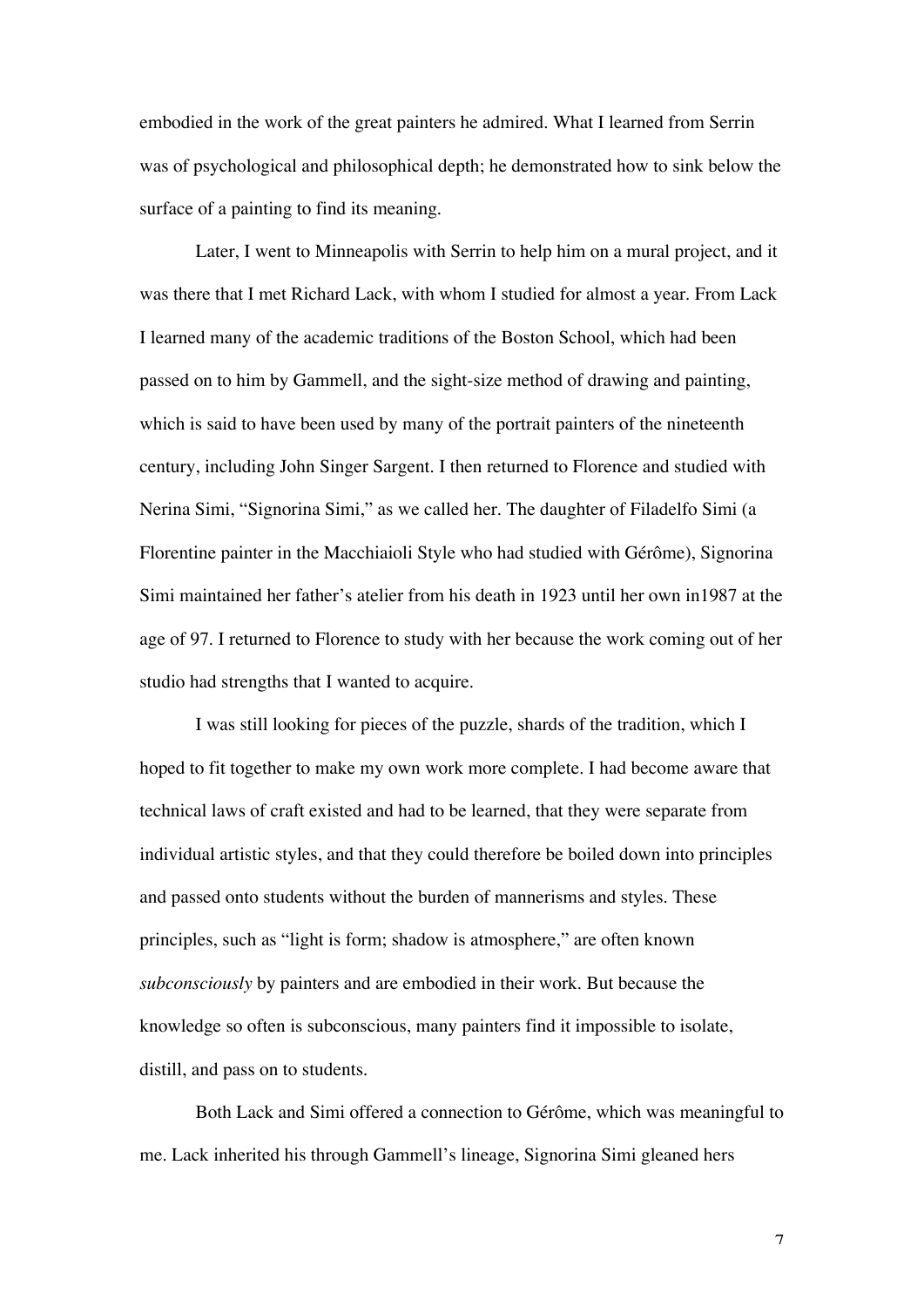through working in the studio with her father. Both going back to Gérôme, there were many similarities in what they taught but quite a few differences, as well. One was the Italian version and one the American of the French tradition. The American version was more regimented and controlled, the Italian more "artistic" and spirited in its approach – there was less organization in Simi's studio and far more emphasis on developing the hand, and "the movement," and the idea of beauty and other things that were rarely spoken of in the United States. But at the end of the day, they both had the humanist element as their standard and admired some of the same great painters: Velasquez, Titian, Rembrandt, Gérôme, Sargent, and others.

Italy – with its museums, churches, and natural beauty, and as a place where the Arts have traditionally flourished – has always been a magnet for artists. The presence of Signorina Simi and Pietro Annigoni in Florence drew not only me but many young painters looking for the frayed threads of the realist tradition to this city in particular. We desperately wanted to feel connected to the tradition, and it seemed that nowhere else were artists working as they had in the past – with an attention to craft even at the most basic material level. In Florence, one did not call oneself an artist, but a painter; and when one earned the respect of others, as Annigoni had, one was given the title "maestro." These things made us feel that painting was a noble profession, deeply rooted in craft, culture, and community. Some of those who came stayed for only a few months; others, like myself, have remained, caught by the beauty and the culture.

Although I did not study with Annigoni, who died in 1988 at the age of 78, I came to know him quite well. He was, as some called him, "the Patriarch of Realism." Setting the standard for draftsmanship, he gave us hope because he could draw and paint as artists had in previous centuries. Although many young painters from all over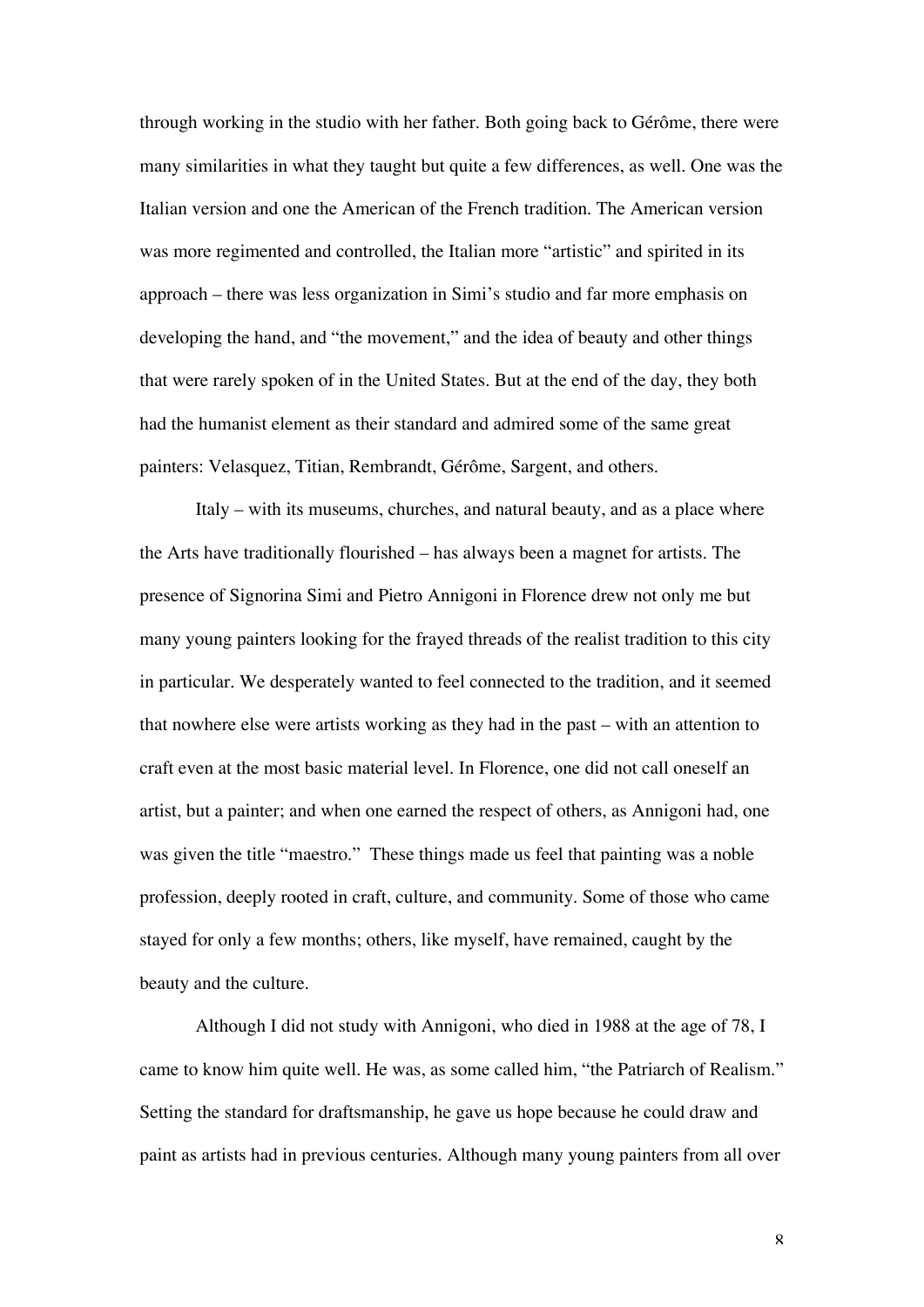went to his studio hoping to gain admittance, only a handful, to my knowledge, were taken on as apprentices for any length of time. His first apprentices were Italian – Romano Stefanelli, Nando Bernardini, Antonio Cicconi, Luciano Guarnieri, and, lastly, Gianni Cacciarini. Later, a group of foreign students studied with him, including Nelson White, Ben Long, and Rob Wraith. I visited his studio many times to show him my paintings; he was always encouraging but never gave much praise. Not much for small talk, he enjoyed discussing the deeper meanings of life. Of course, art was always in the forefront of our discussions.

As I would leave the studio after visiting with him, he would always encourage me. "*Buon lavoro*. *Forza e coraggio*" ("Work hard and well. Strength and courage"), he would say, in the tone, I imagine, of a Roman warrior.

# **III. CURRICULUM, TEACHING METHODOLOGY, AND PROGRESSION OF STUDY AT THE FLORENCE ACADEMY OF ART**

"In a school of fine arts, it is one's duty to teach only uncontested truths, or at least those that rest upon the finest examples accepted for centuries." H. Flandrin's words, printed on our brochure, are the closest we come to articulating a mission statement at The Florence Academy of Art. With Flandrin, and so many others we could quote, as our guides, we teach the craft of working in the realist tradition similarly to how it was taught in the  $19<sup>th</sup>$  century ateliers of western Europe – not so as to produce  $19<sup>th</sup>$ century work, but because, as I mentioned earlier, *our most direct link to the traditional values and teachings of the past, which are known to have produced professional-level artists in the realist tradition, are through those studios*. Because, as I also mentioned, I picked up pieces of the tradition from many different people,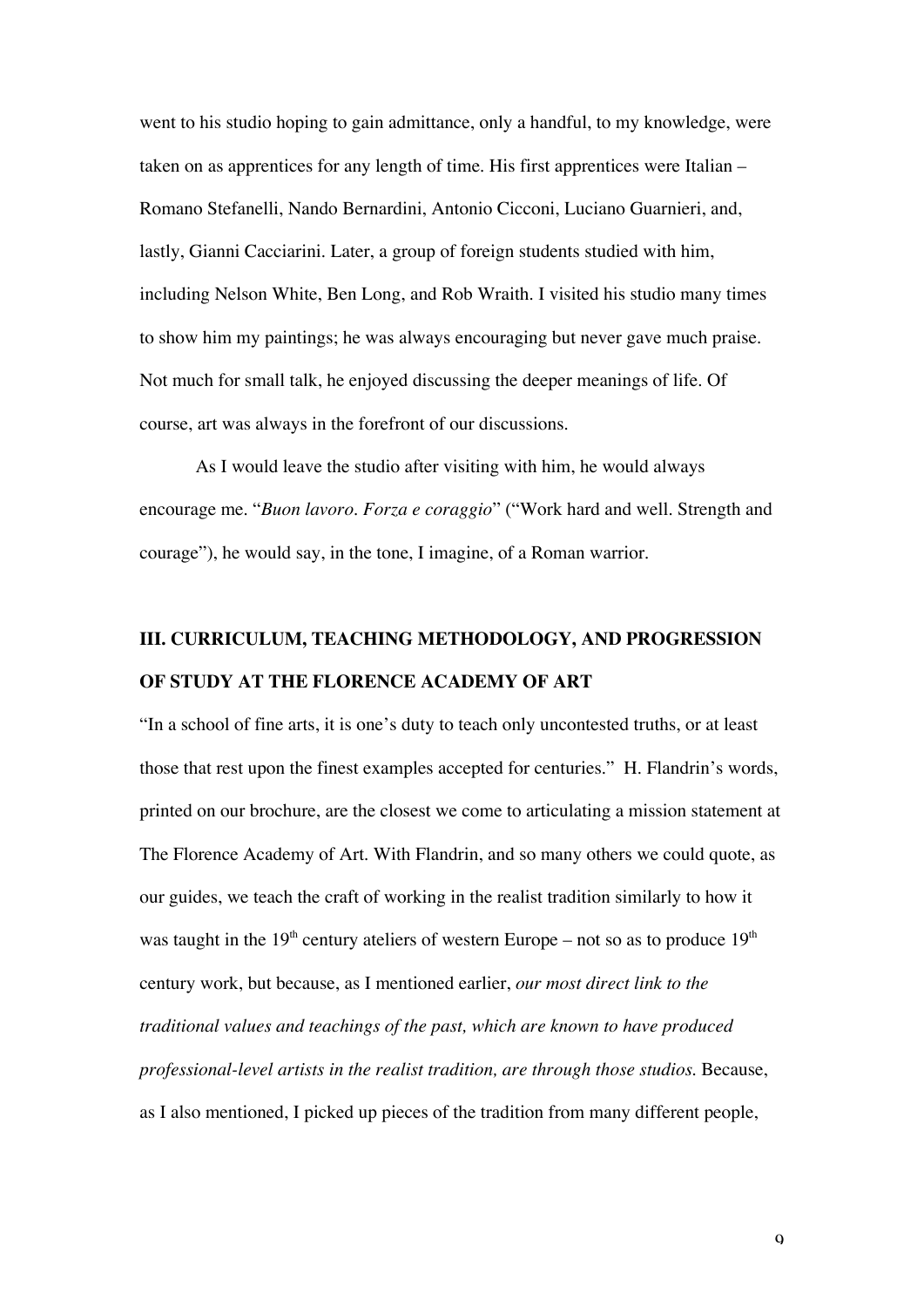what we teach at the Florence Academy is a blend of what I received from many of those I mentioned earlier, necessarily interpreted in my own way.

In looking to the atelier system of training as a model, The Florence Academy of Art is different from most other art schools, where students go to a variety of classes and are often taught by many people. In art schools as they are commonly structured today, projects of multiple degrees of difficulty are thrown at students all at once, often by teachers with different agendas and points of view – there are too many "bosses" and no clear method of training in fundamental aspects of the craft, such as learning how to draw. Accomplished painters may give demos on how to paint a portrait, for example; however, it remains a mystery to those watching who have not received training in basic principles. In such an environment, students do not have a clear sense of how to progress and have no chance to develop confidence.

When students walk in the door of the Florence Academy, they are assigned a studio space and settle into a rhythm of working that will remain constant throughout their years of study. Urging them to become, as John Constable said, "patient pupil[s] of nature," half of the day is spent working from the figure, half of the day in their studios, working on specific exercises. We demystify the training of an artist and break the vastly complex task of learning to draw, paint, and sculpt from life into gradual steps. In the most general terms, students spend their days trying to see and put down exactly what is in front of them, for, as Leonardo said, "The painter will produce pictures of little merit if he takes the works of others as his standard; but if he will apply himself to learn from the objects of nature he will produce good results." To do this, however, is not easy: a step-by-step progression through the school's curriculum, from learning to draw accurately to learning to use precise color values in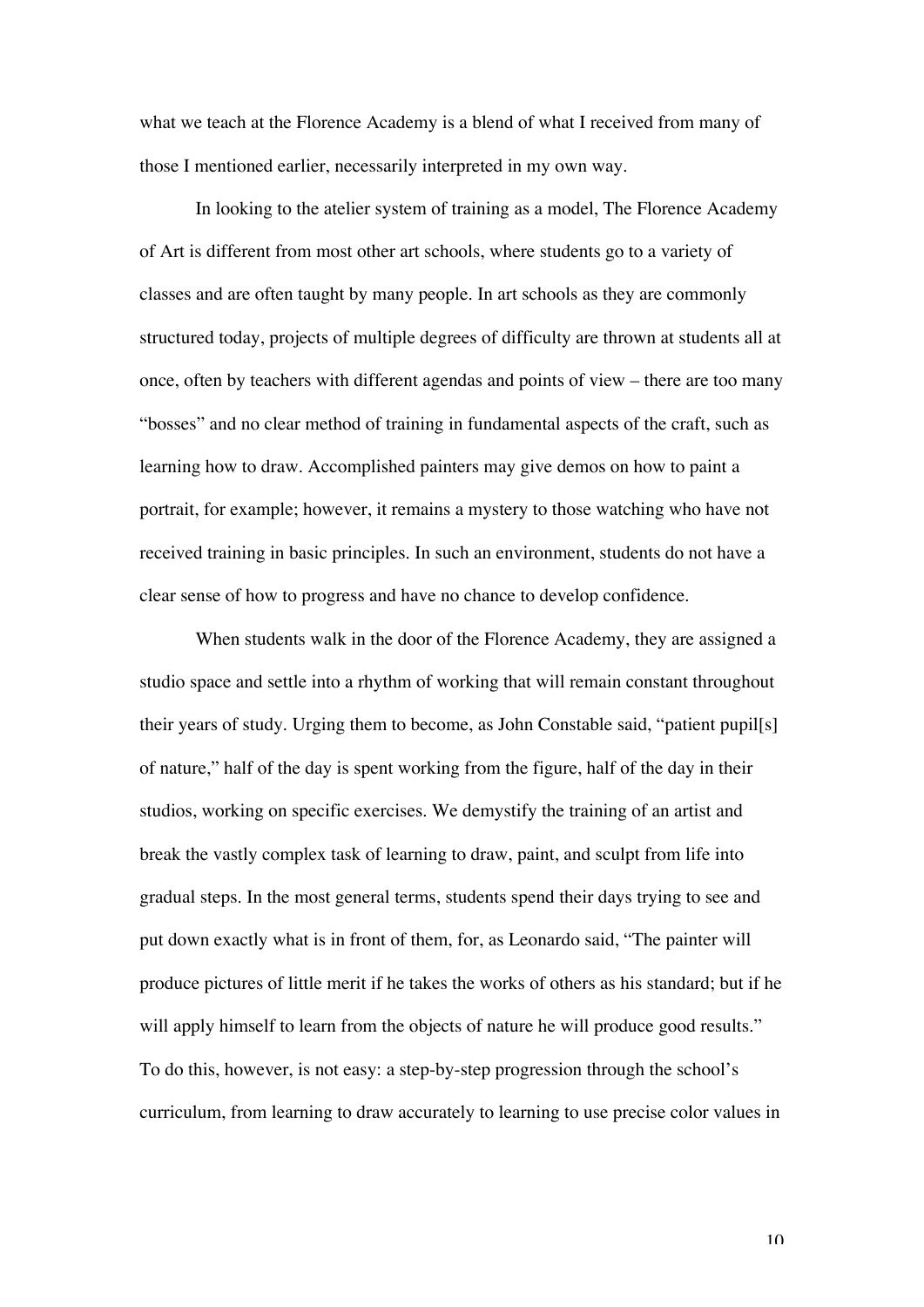oil or – for the sculpture students – learning to use correct structure in clay, generally takes students four to five years.

Drawing students receive individual critiques twice a day five days a week, painting students four (which we found more optimum than five, as they tend to require more time on their own to digest feedback). All of our instructors were trained here. They all spent years mastering the same visual language they pass on. I give them all the freedom to connect with students in their own way, but, regardless of how teachers express themselves, they are passing on a consistent and clearly delineated body of knowledge, concepts and principles that will set students free to express their ideas, not manneristic techniques.

## Intensive Drawing and Painting Program<sup>4</sup>

-

Our painting program, which begins with a year of intensive drawing, is designed to take four years to complete. Students fall into one of five categories: beginner, intermediate, advanced, student teacher, or artist-in-residence.

The first year student faces the daunting task of adjusting to what may very well be an entirely different way of training. Working with discipline within the framework of an atelier system, making the most of daylight hours, and becoming accustomed to the sight-size method of drawing are some of the challenges they face. With few exceptions, students focus exclusively on drawing their first year at the Florence Academy, which has traditionally been and will always be, I believe, the foundation of the realist tradition. Initial studio assignments help to acclimate students to our standards; accuracy and the skillful use of drawing mediums are the first technical hurdles they are asked to overcome. Using pencil, they must faithfully

 $4$  Our drawing program is headed by Simona Dolci, our painting program by Ramiro Sanchez.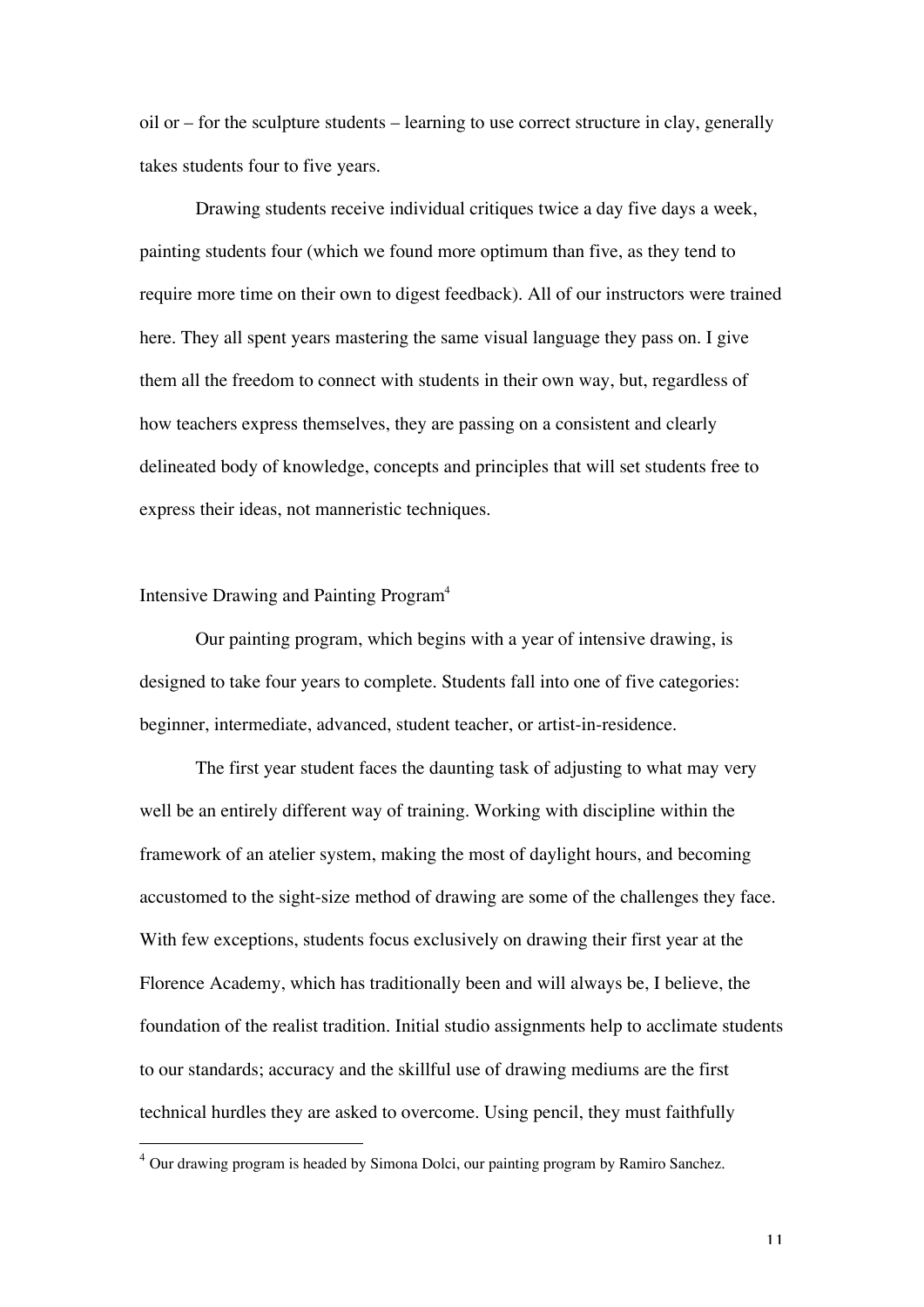reproduce lithographic drawings developed as preparatory study for art students by Charles Bargue, a 19<sup>th</sup> century academic painter and Gérôme's assistant. The drawings range from simple to complex, and once students demonstrate technical expertise in copying an advanced drawing in pencil, they move on to copying a larger, more complicated lithograph, which must be reproduced in charcoal. Throughout the program, lessons and techniques learned through studio exercises such as copying Bargue's drawings are applied when working from the figure, which is the determining factor in being able to analyze the advancement of every student and level at which they are working.

Students move from copying the drawings of Bargue to drawing from casts in charcoal. Having gained confidence in their ability to be accurate, they are now asked to develop, in preparation to become a painter, a sophisticated understanding of gradations of value – hence, the use of charcoal, whose range makes it an effective medium for exploring light and dark. If students are struggling with drawing issues, I feel it is always best to hold them back. There is no point in throwing technical problems at them related to other mediums if they do not see the values in a cast or cannot perceive subtleties of proportion. Better that drawing problems be resolved before students move on to the next set of challenges.

Intermediate students have achieved a strong foundation in drawing, both in pencil and charcoal, and, usually by the beginning of their second year, they begin to draw with charcoal and white chalk on toned paper, a step closer to painting. The students' cast drawings begin to look like the actual casts, and their figure drawings have the weight and balance of a living person. With these drawing skills well inhand, the first painting projects are assigned. Gaining control over this new medium takes time and experience, and, as with drawing, we move step-by-step. We soften the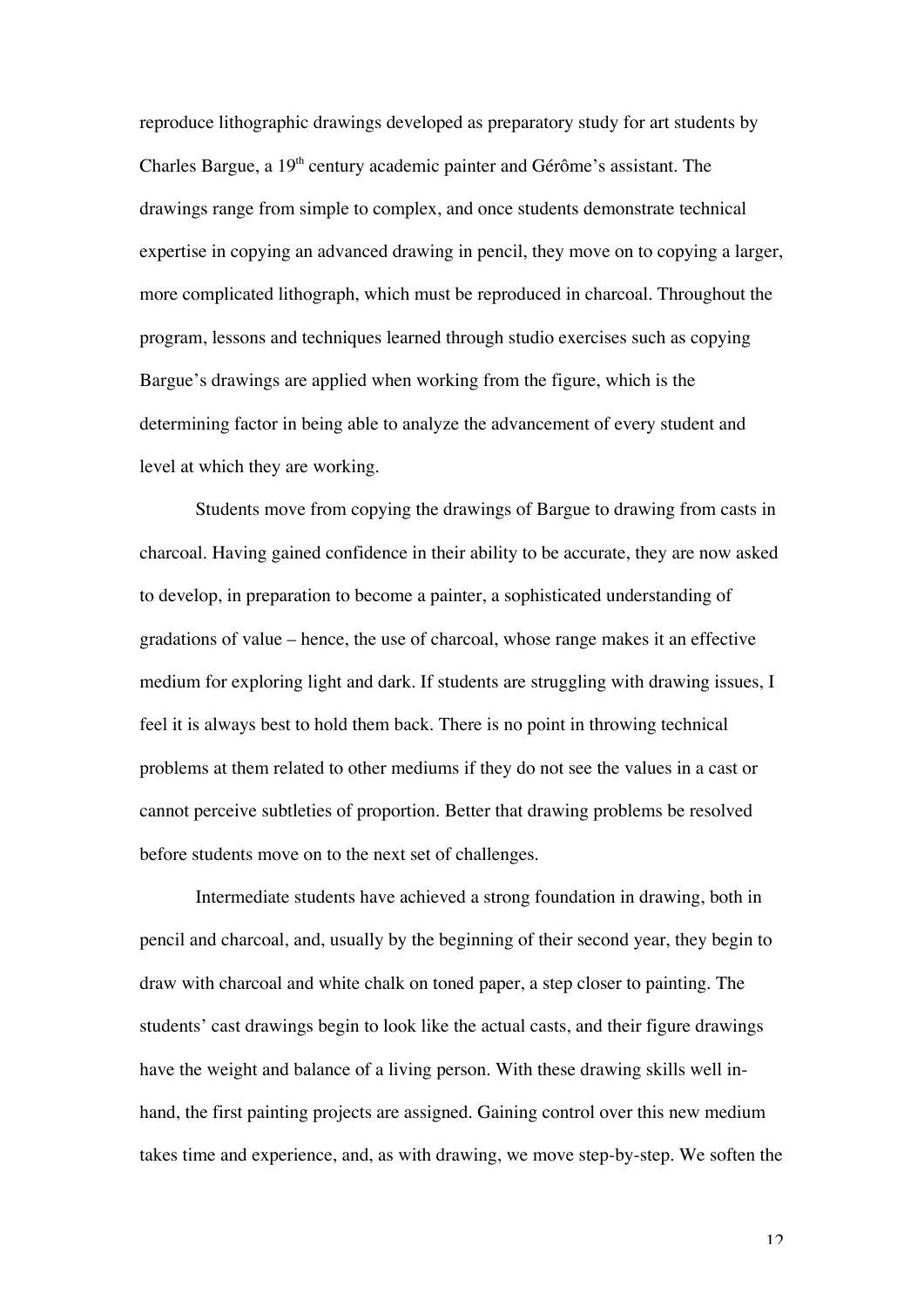transition from drawing by starting students off with paining *en grisaille –* that is*,* with painting in gray. This gives students a chance to become familiar with using paint to study values without the added complexity of color. Only a few projects are given *en grisaille* (usually two casts and one five-week figure painting) before a project in limited color is assigned.

"Color," John Singer Sargent said, "is an adornment of form." While that may be true, most painters spend a great part of their lives trying to understand it! We start students off with three colors, not including white – yellow ocher, English red, and black. This is the most traditional and basic palette there is – students have started with it for centuries, and, surprisingly perhaps, many great painters, such as Titian, are thought to have used it to produce some of their finest work. Focusing on building confidence with experience, the first subjects students paint are simple, often a single piece of fruit against a dark background. Students paint the same fruit three times – the first time, they have as long as they wish to finish their painting, the second time just three hours. When they begin their third painting, the fruit is removed, and students paint from memory. The last exercise may seem odd from a school devoted to working from life and the close observation of nature, but, in fact, the memory of a visual artist can and should be developed, much as that of an actor or poet, and has its place in working from life. In the nineteenth century, Lecoq de Boisbaudran, the teacher of James McNeil Whistler and Henri Fantin-Latour, developed a system for training his students' memories. Whistler writes of going for long walks, looking intensively at scenes, and returning to his studio to make etchings from memory of what he had seen.

Once students have discovered the potential of these basic colors, others are added as they need them: naples yellow, vermilion, cobalt blue, etc.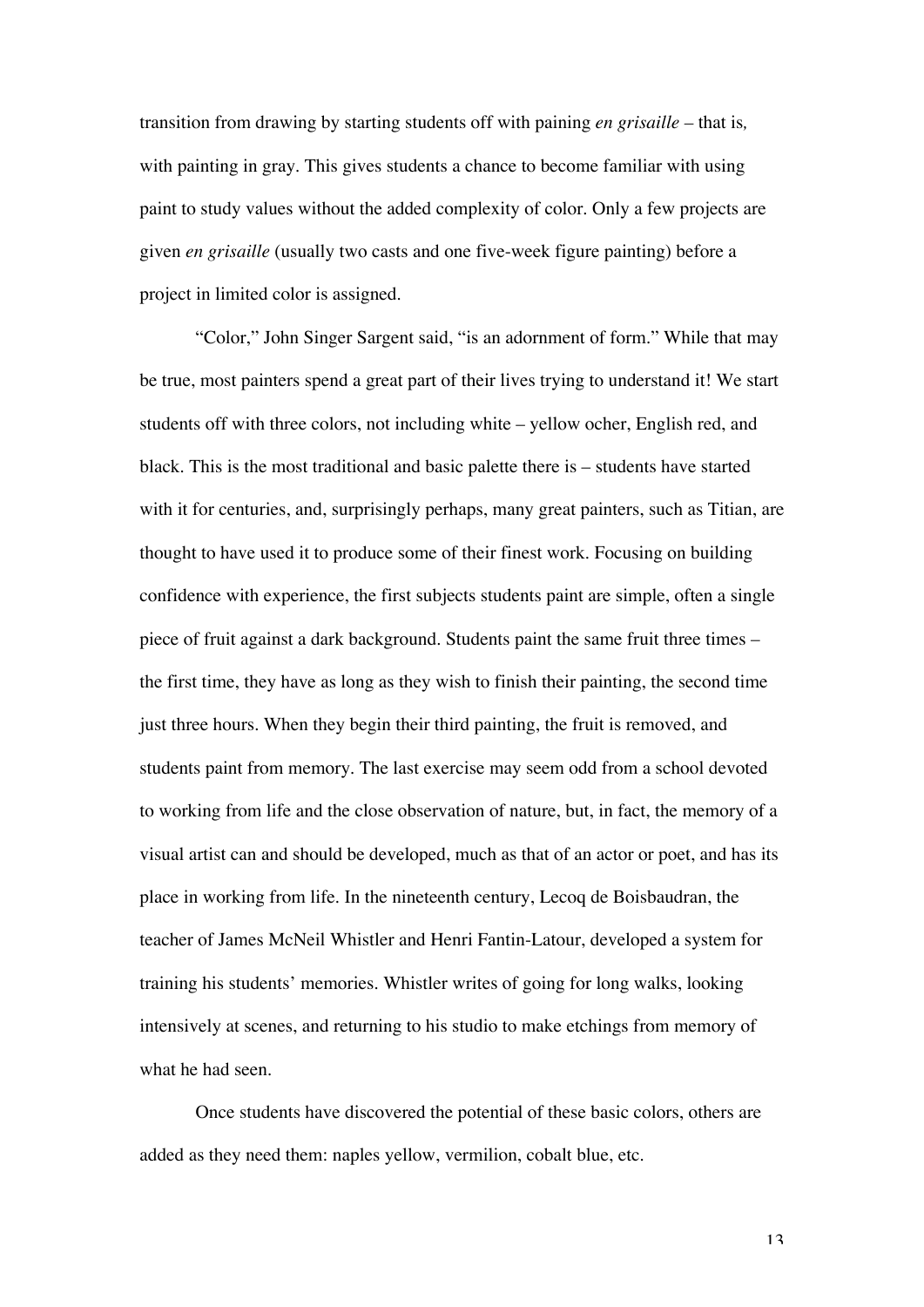Third year students are given time to absorb and practice the material given to them in the second year, along with a greater degree of difficulty in subject matter. Portraiture is introduced, first in drawing, then in painting. Many students begin to show a proclivity towards certain kinds of subject matter and may begin correspondingly to spend more time developing their skills in the area that most fascinates them.

By the fourth year, students have mastered drawing in two mediums and are familiar with the methods *and materials* of oil painting, the latter as important in the studies of a painter as the former. Now is the time to refine skills, to identify and tackle lingering weaknesses, and to begin to put technical knowledge to the test. Most of our fourth year students begin to teach at the Academy. What they have acquired in ability they are forced to put into words, which is when they become more conscious of what they know. Along with giving them increased responsibility, we expect them to push the technical skills they have acquired further to solve more complex problems (e.g. to paint hands). We ask them to begin seriously considering issues of composition (e.g., to place emphasis on the gesture of the figure and to paint with an indication of the mood and personality of the model), and we guide them in developing their voice. The kinds of problems they begin to solve this year are the ones they will face as emerging artists: what do I want to paint? Why? What emotion do I want to convey and how? What areas of technical competence must I strengthen so as to not be held back in the articulation of my vision?

Although we demand that students work hard and progress, we do not put pressure on them to master the material within a predetermined length of time; students advance at their own rate. Again and again, we have found that the amount of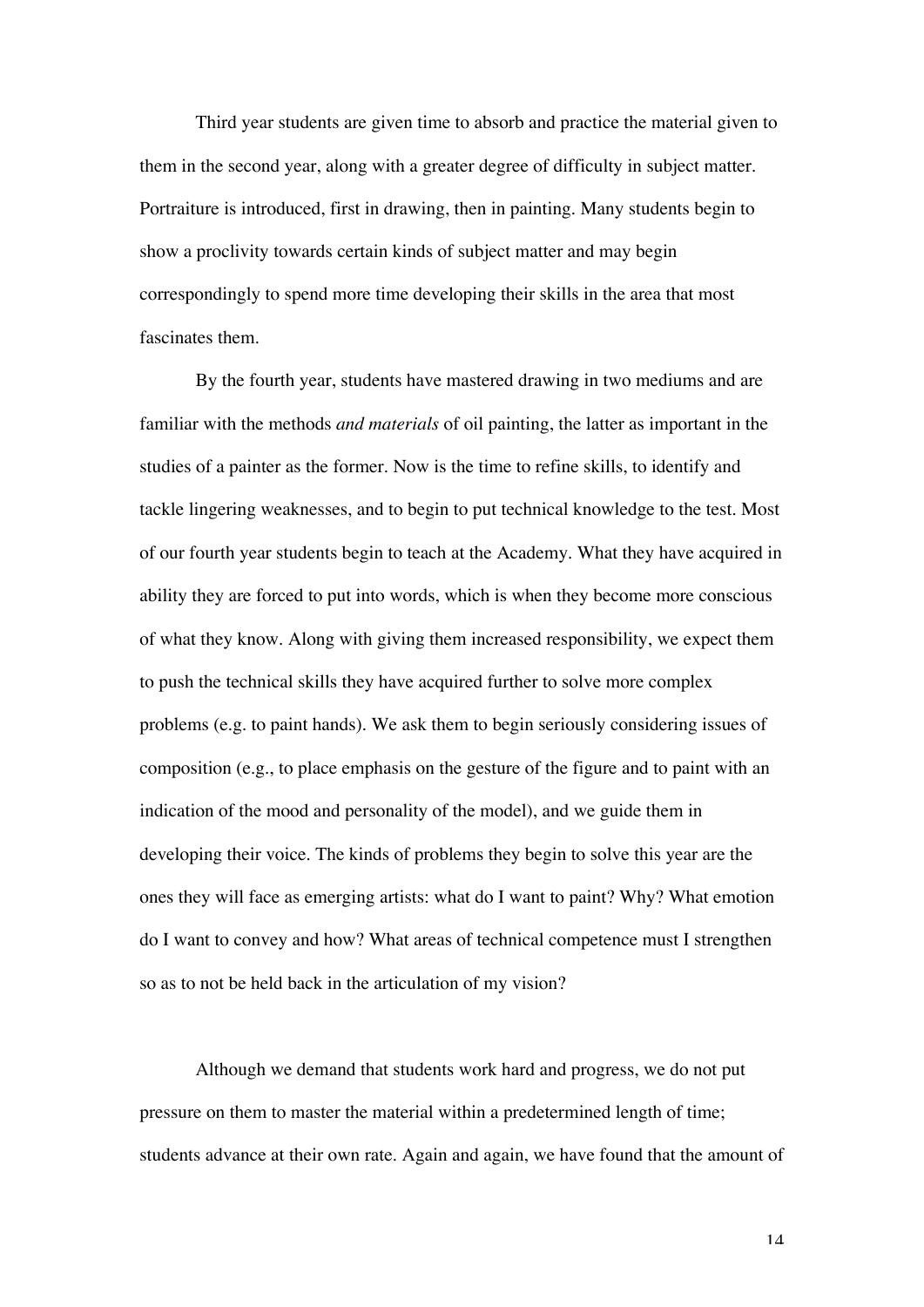time it takes to master the material varies from person to person – many of our most gifted students got off to slow starts. Students work on projects for as long as it is fruitful, starting with their copy of the simplest Bargue drawing, and they are ensured that, "time does not matter" at the Florence Academy. This emphasis on careful, albeit efficient, study is crucial, I believe, to mastering the critical aspects of the craft. But, as with so many things, there is always a balance to be achieved: for students must also be urged to push themselves and must learn to work efficiently.

With that in mind, one of the most beneficial policies we have instituted in the past ten years is the final critique. At the end of each trimester, students individually bring all the work they produced before their assembled teachers. The purpose of the critique is to let students know if they are on course, to give them a clear indication of what we feel their strengths and weaknesses are, and to give them *personalized* suggestions on how to improve. They are given a pass/fail grade based on how they have done in five different categories: progress, performance, attitude, effort, and attendance. Out of a maximum score of fifteen, a student must get a minimum of10 to pass. This grading system, with performance only one of the issues by which a student is assessed, was instituted with the awareness that *some students just don't get it at first*. They struggle and struggle, sometimes even for years; for those who don't give up it eventually clicks. On the other hand, this system also allows us to ask students who are not really motivated to be at the Florence Academy to either demonstrate a desire to be here or to leave – it is critical that all our students be truly dedicated and want to do well. This creates an atmosphere of healthy competition at the school in which students are encouraged to share.<sup>5</sup>

-

 $<sup>5</sup>$  This is not the right environment for people who are hoarders. I feel very strongly about this. All the</sup> information, technical and otherwise, needs to be shared because we are all in lack of knowledge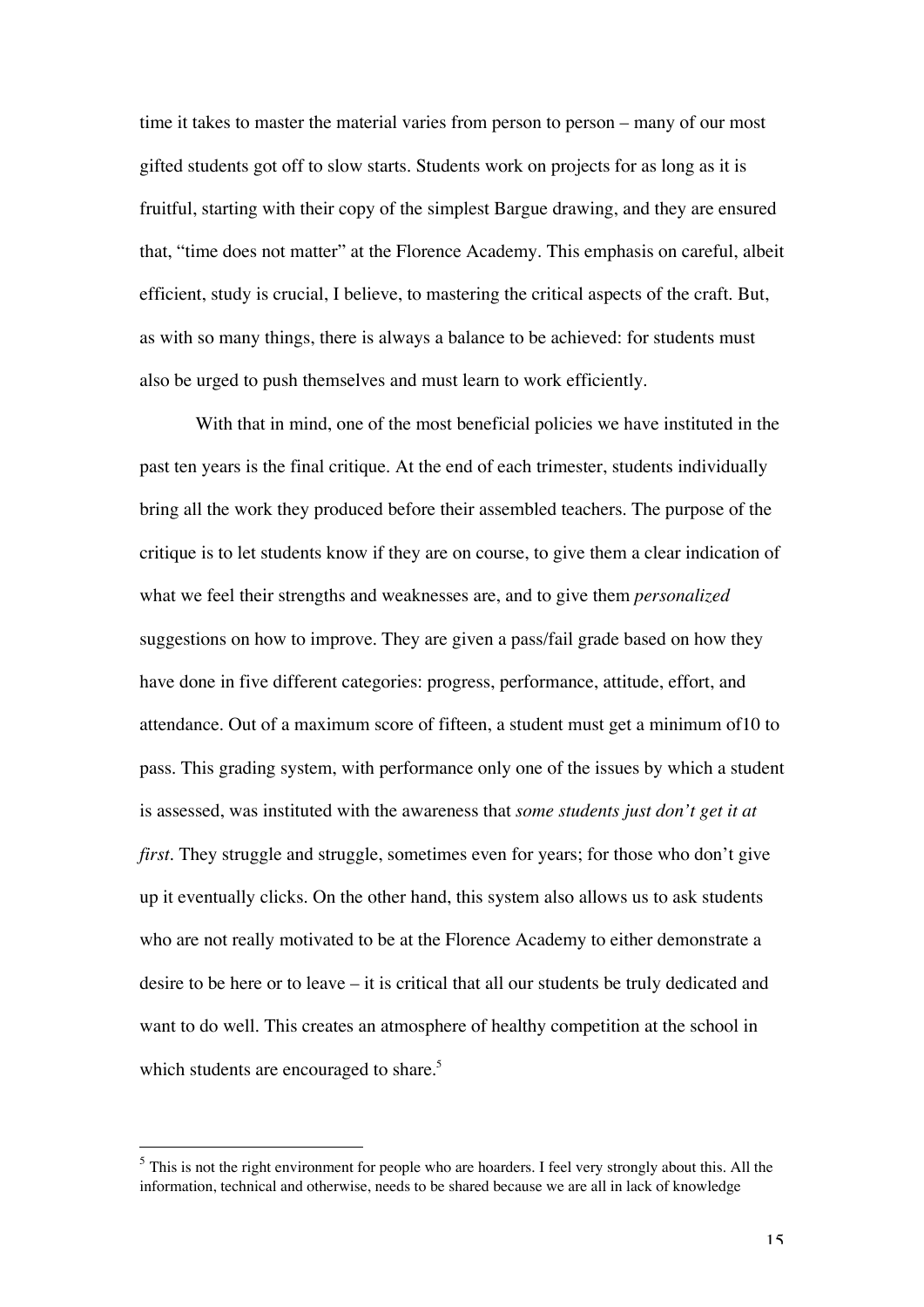I suspect that for some students, the days sometimes seem slow and tedious, but when they leave after having been here for a few years, they know how to follow a procedure that works. EVERY ART IS ABOUT CONTROL: If you cannot follow specified movements of ballet, you cannot dance ballet; you cannot play classical music unless you have control over all the scales and your fingerings. You cannot paint and sculpt in a traditional manner unless you have learned the necessary principles and techniques.

An indication of just how successful this method of training can be is that roughly 80% of our students go on to become working artists, a statistic that makes us very proud.

#### Sculpture

-

Robert Bodem directs the sculpture department at The Florence Academy of Art and has built a sound program based on academic values. It utilizes a philosophy of building the figure from the inside out. Students both draw and sculpt throughout the program. The drawing they do has been adapted especially for sculptors, based on a system blending sight-size and anatomical points. First projects include sculpting a bone from a cow and enlarging it using plaster; then copying parts cast from Michelangelo's David. When moving to life, students begin with a life-size portrait, where the emphasis is on understanding the underlying structure of the skull.

The primary focus of the remaining two years is the figure. Beginning work emphasizes the internal structures of the human body that give it its range of movement, gesture, proportion, etc. When students demonstrate a sound grasp of fundamental principles in standing poses sculpted approximately half life size,

related to the craft in this day and age. And, it is impressive to see how knowledge of craft grows and develops in an atmosphere of generosity.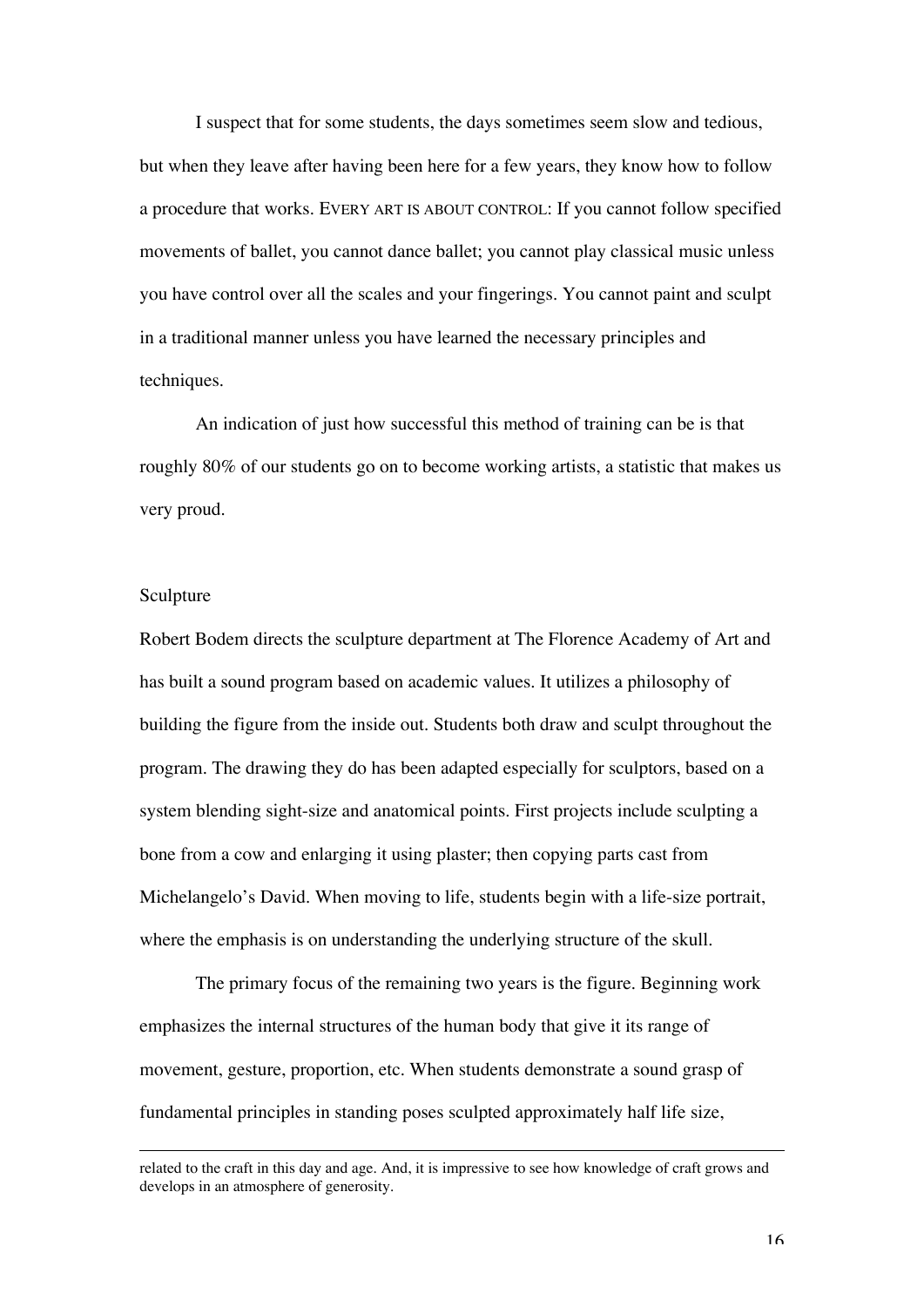projects are introduced on more complex levels, including reclining poses. Students gradually work up to sculpting a full figure life size and are responsible for every aspect of the process, from creating a maquette, to establishing the pose, learning to weld, to build a rigid armature, and casting the work when completed. Casting is taught to students and is reserved for the last week of every trimester. Students begin with waste-mold casting, then move on to silicone mold making. Currently all work with the figure is done with water-based clay.

The sculpture program, developed in the past 4 years, has recently expanded, and is now functioning at capacity.

#### Curriculum Outside Of Daily Studio Hours

We have a range of activities focused on broadening our students' educations and acquainting them with the artistic treasures of the past. Lectures on Friday afternoons focus on subjects related to mythology (to stimulate ideas) and art history, which is a critical area of study for the would-be artist. Being in Florence, we take tours of museums, and introduce students firsthand to great works of art. Lectures on *all aspects* of the technical side of painting, from stretching canvases to hand-grinding paint and making one's own medium, are given. Our recently expanded anatomy program includes a year-long *écorché* class, as well as a weekly lecture followed by an anatomy-focused drawing class. There is a Saturday sculpture class for painters.

Our continuing education session in July gives students who are unable to attend the Florence Academy for the full year an experience of what we do. We offer intensive courses on a variety of subjects, many of which are not part of the full academic program, including fresco and landscape painting. We are always enrolled to capacity several months in advance.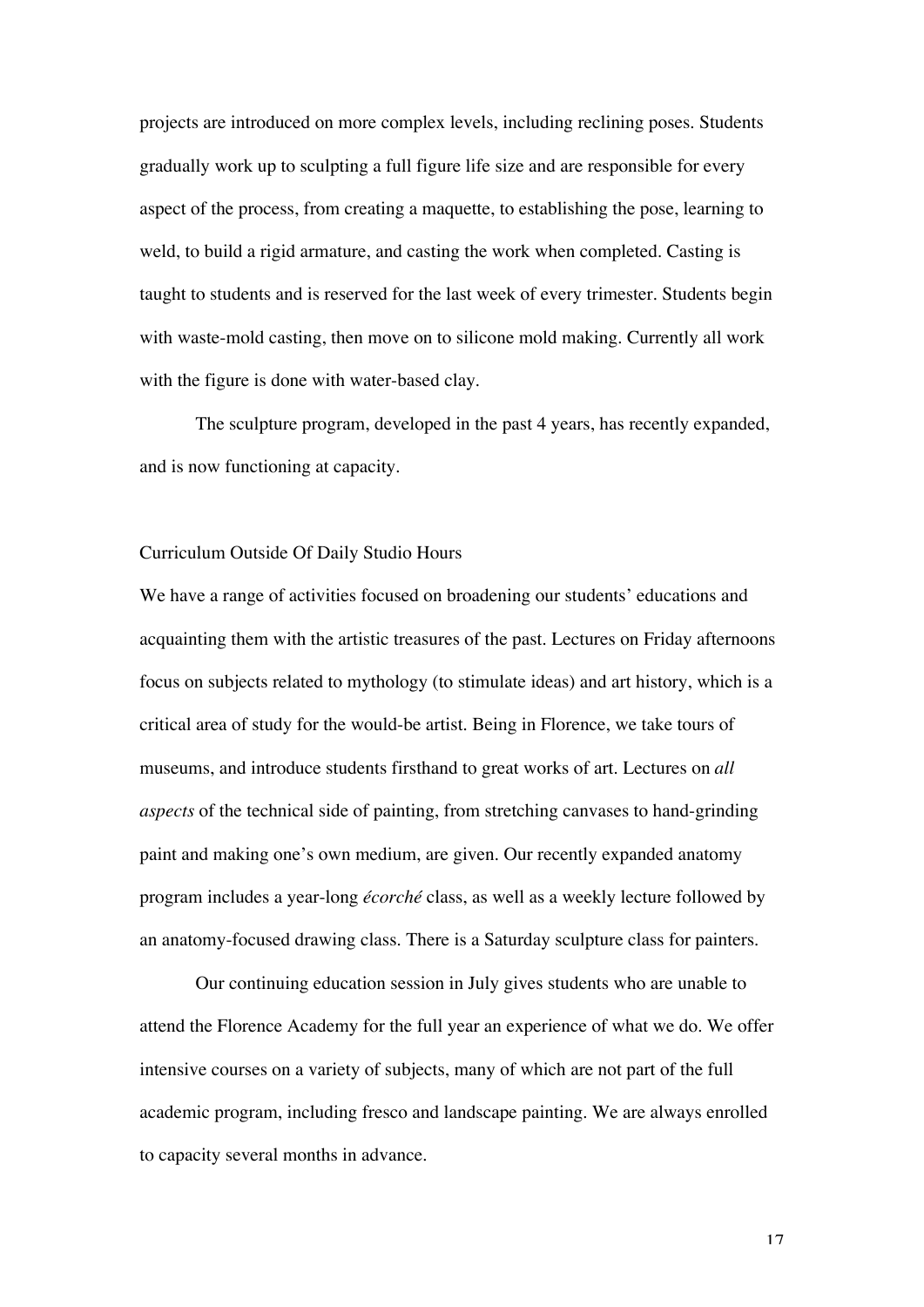### **IV. STUDENT BODY**

Who are the students who come here to Florence to study painting and sculpture, some to stay for many more years than they had planned? It is impossible to generalize about the student body, other than noting that most came to the school after having looked extensively for this kind of training. As of this writing, we have 75 students, some of whom are also instructors. They come from 24 different countries (most from the United States or northern Europe). They range in age from 17 to 60 (most are in their twenties), and possess varied levels of prior training. What holds this diverse group of people together is that they are all struggling to become representational painters and sculptors when they arrive and that they are all working towards the same – or similar – goals while here.

There are generally two types of students: those who seem to have a special gift for seeing and then translating quickly and fluidly from three dimensions into two, and those who struggle for each new skill that they acquire. Both make excellent painters and sculptors, as well as excellent teachers, for different reasons. The former are often admired role models; they quickly perceive the students' mistakes and the reason they have made them. On the other hand, those who have struggled have a keen grasp of the difficulties; they serves as examples of progress, and can sympathize with the frustration of those who are struggling.

Within the mass of new students each year, there is always a core group of talented ones who pull the rest along. Of this core group, one or two very talented and hardworking students go on to become my student teachers, passing on the baton, so to speak, year after year. From the genesis of the Academy in 1991, they include, in the painting department: Paul Brown, Nicole Alger, Charles Weed, Simona Dolci,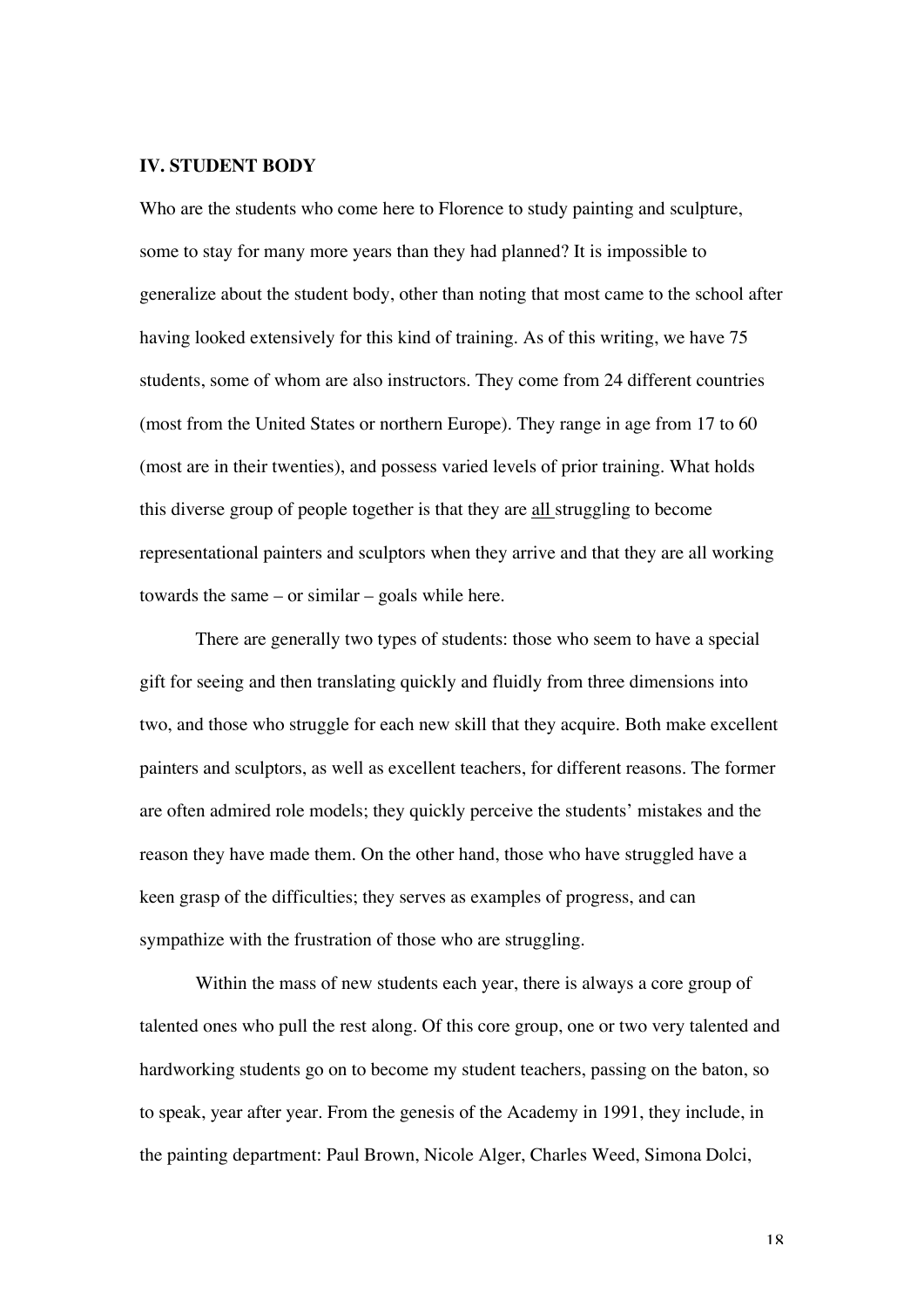Kevin Gorges, Maureen Hyde, Andrea Smith, Anthony Ackrill, Ramiro Sanchez, Hunter Eddy, Rupert Atkinson, Joakim Ericsson, and Dana Levin. In the sculpture department: Cessna DeCosimo, Robert Bodem, and Lotta Blokker. I would also like to mention here that two former instructors made contributions to the early stages of the school: John Angel and Jim Ostlund. Some of these talented people may no longer be at the Academy, but they have been influential in its development, helping to make it what it is today.

What seems to be common in those who are successful, the ones who survive, is their passion and hard work. I believe anyone can achieve success, no matter what their level of talent, if they are totally passionate, involved and assiduous. As Michelangelo said, "If people knew how hard I worked, they wouldn't like what I do."

#### **V. PERSONAL STATEMENT**

Although pieces of the tradition were saved and passed down, I worry about the current state of this body of knowledge, which is one of the reasons I have devoted part of my time over the years to teaching – first with Charles Cecil at the Cecil-Graves studio, which we jointly ran from 1982 to 1990, and, since 1991, as director of The Florence Academy of Art. Despite the lack of financial reward and the need to devote many of my own resources to it, directing the Florence Academy is a choice I consciously made and one I rarely regret. I feel a duty to both past and future generations to pass on what I learned and to foster an environment where more pieces of the tradition may, perhaps, be discovered, and this overrides the personal sacrifices involved. I could not, however, have developed The Florence Academy of Art on my own, nor could I even begin to hold all the elements of what is required to run it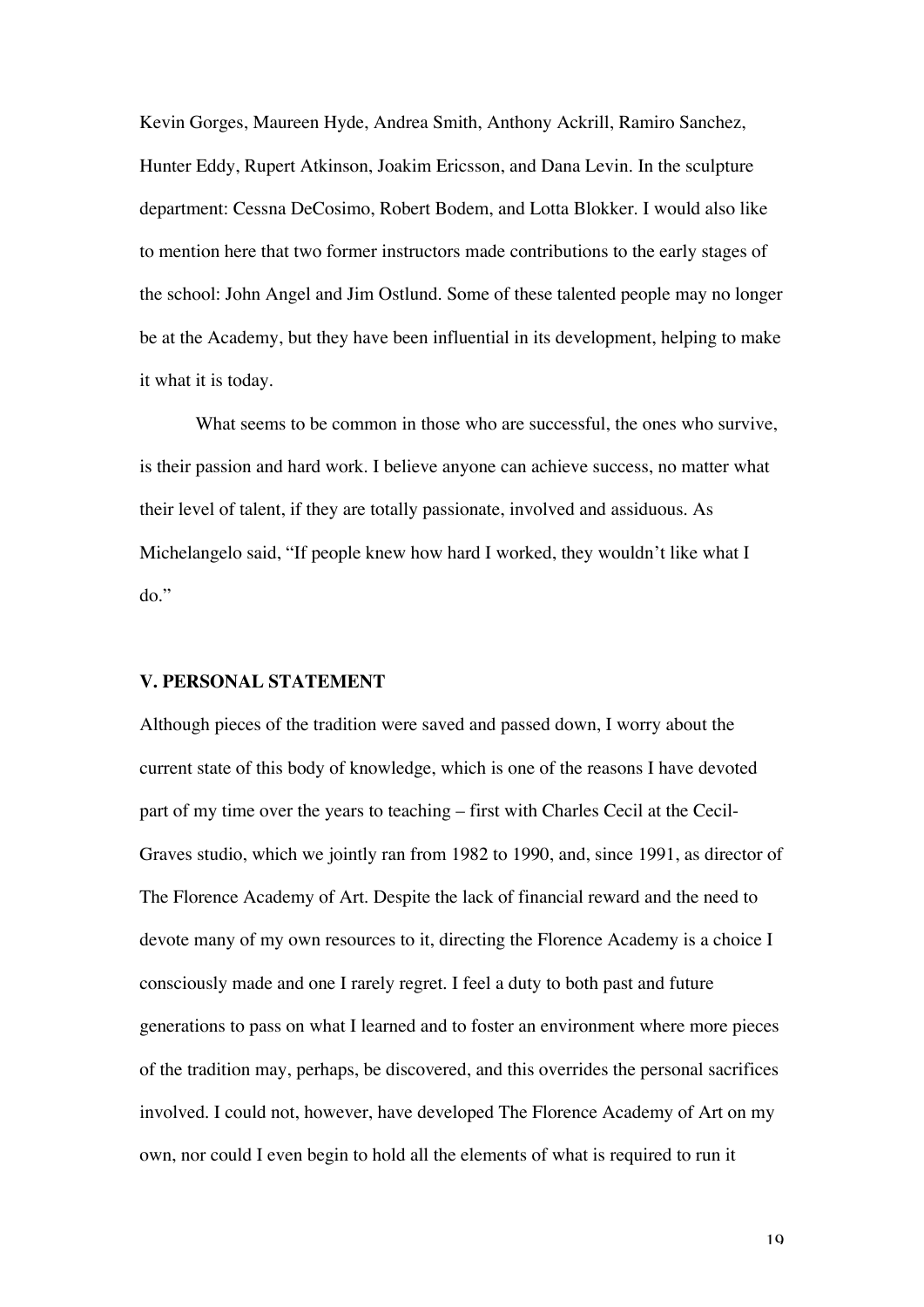together. I would therefore like to take this opportunity to thank those people whose hard work, dedication, and vision have brought us to this point. I could not possibly begin to mention everyone, but would like to bring special attention to the staff members who are here every day and have been for years: Susan Tintori, Rosemary Galli, and Ellen Sutherland-Daddi. They have devoted much of their energy to the Academy's growth and have been committed, as have I, to the quality of education above all other things.

I chose when developing the program at the Florence Academy to emphasize those aspects of the tradition that seemed vital to me. In so doing, it was not my desire to manipulate the tradition to fit my personal vision, but to strengthen it, build on it, and give a generation of students the tools they need to devote themselves to what I consider one of the greatest and most challenging occupations of all, the creation of images that have emotional resonance and technical skill, and that convey, in their truthfulness and beauty, ideas of great significance.

Toward this end, as I mentioned earlier, I blended what I learned from the influential artists/teachers I met during the course of my own studies. I have necessarily interpreted their teachings in my own way, fitting the pieces together as has seemed most right. In the spirit of passing on to students that which is "pure" or "true" – that is, to ensure that we are teaching principles and not imposing styles, mannerisms, or techniques – we necessarily focus on practicalities of craft at the school. For an artist who wants to work in this humanist tradition, to learn these classical techniques of drawing, painting and sculpting is to learn the "language" one needs to know in order to "speak" in a way that will be understood. I want to pass this language on to students not so that they will then go into their studios and produce work in imitation of the past, but so they can go into the world and create works of art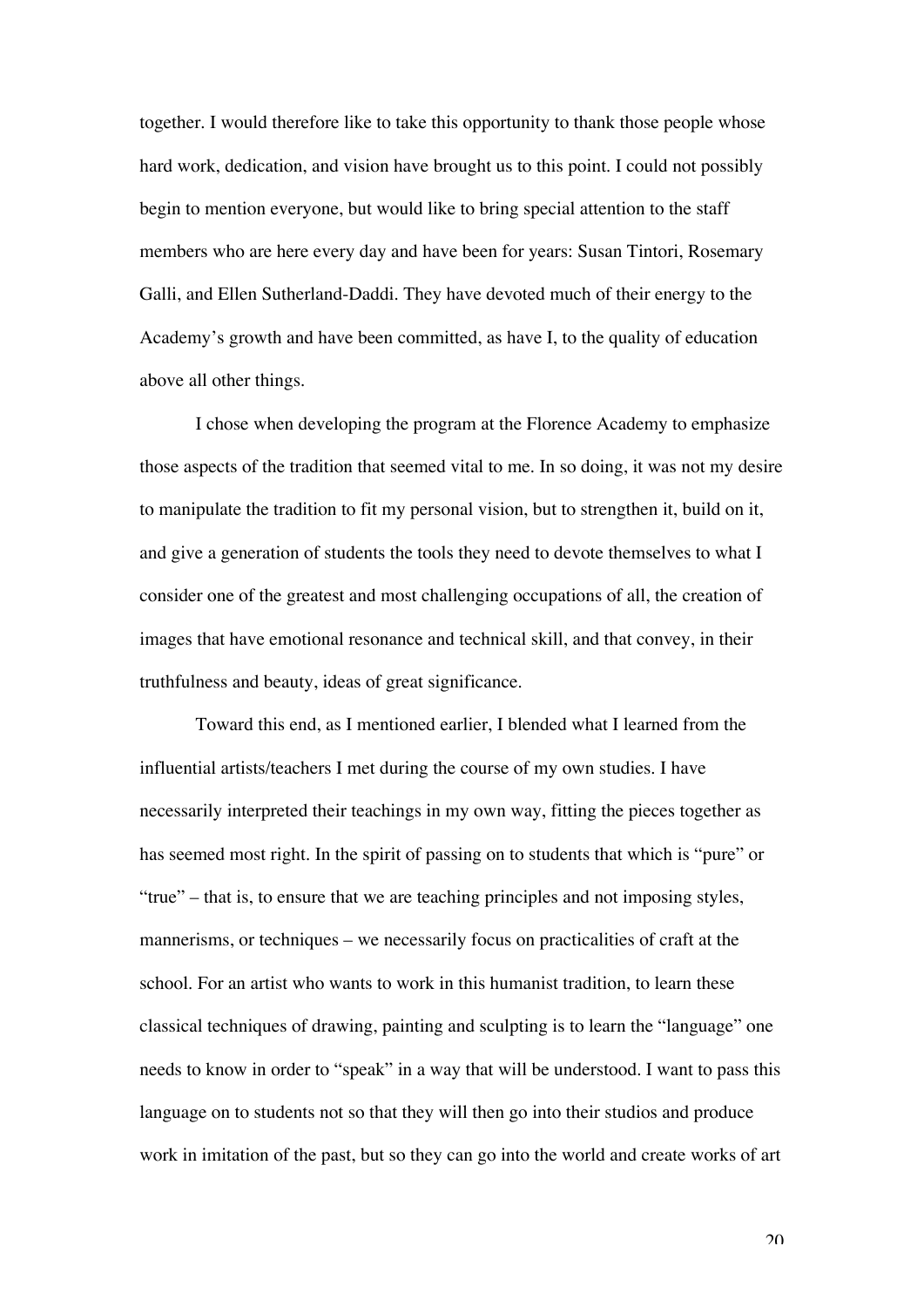in a language which has long been used by artists, and which has long been understood by people of all levels of society, be they working artists or otherwise.

All that being said, I am most aware that the tradition is much greater than the sum of all the elements of craft. We are indeed standing on the shoulders of giants. John Ruskin points out that we have generations of people behind us helping us to make works of art. I would add that those generations of artists have raised the technical and psychological significance of painting to such a high level that anyone taking on the baton faces the toughest competition there is. "Why can't we produce Leonardos today?" one might ask. I do not believe it is just because we lack technical knowledge and expertise. I believe it is because there is something *in addition* to the technique that is also part of the tradition. I hope that by having the school in Florence, by exposing students to its great masterpieces and culture, that they will pick up more of the essence of the tradition, that they will have more than technique behind them to motivate them.

Given that we do not want to just repeat the work of past centuries, I think one of the great challenges we all face is that of discovering what we are going to paint and sculpt. The narratives that artists tapped into for centuries, the timeless stories from mythology and the Bible, seem less meaningful to people than they once did. To merely record the surface appearance of "reality" has never been the province of painting, whose language is far deeper. From the beginning, artists have painted, sculpted and drawn things that had meaning for them, and the images they have left behind are a living testament, a record of their consciousness on earth. We can read even in the first cave paintings what was sacred to the people who painted them, what they loved, feared, mourned over, wished for, and found beautiful.... It seems to me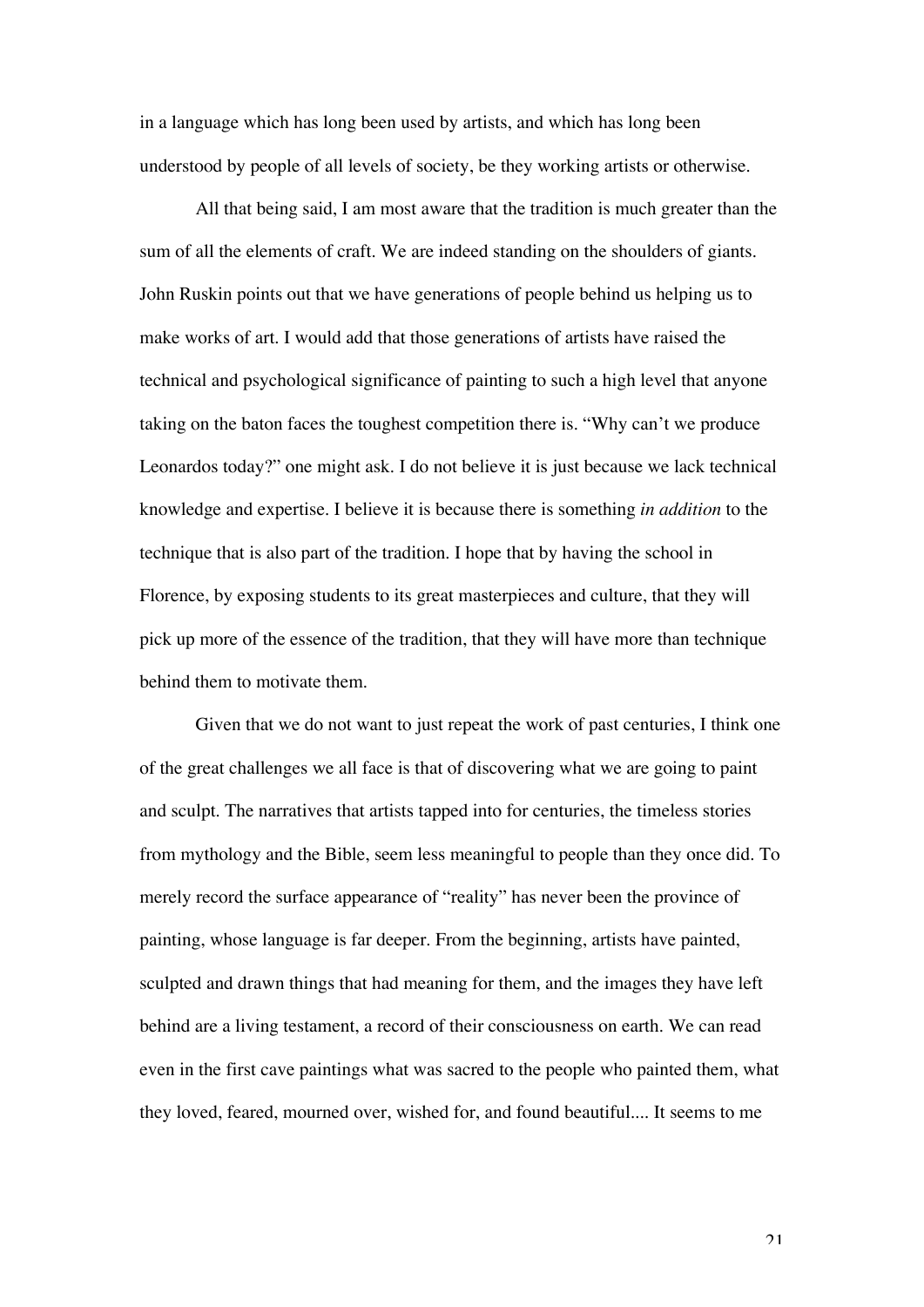that the greatest masters of the craft have always had a clear sense of what they found meaningful in life, which they then transposed into their art.

I believe that to make paintings with the same significance of the paintings I most love, one must have craft, yes, but one must also, in the most basic sense, "have something to say." To continue the testimony of what humans have seen, believed, felt, and thought, we must have the courage to ask ourselves what we really care about, because if we do not know we cannot express it. We must develop our capacity for deep feeling, for what we know with our minds is only part of what we have to give to our art – we also have our hearts to give. Today many of us are adults in our minds but children in our hearts. We must grow wise in our hearts, in tandem with honing our craft, in order to express ourselves in a way that will both touch and be meaningful to others. To seek beauty and meaning in our lives is to bring it into our art.

Because he so eloquently articulates what I myself believe, I would like to close by quoting at some length from Ruskin's essay "All Great Art is Praise:"

*6. Fix, then, this in your mind as the guiding principle of all right practical labour, and source of all healthful life energy, - that your art is to be the praise of something that you love. It may be only the praise of a shell or a stone; it may be the praise of a hero; it may be the praise of God: - your rank as a living creature is determined by the height and breadth of your love; but, be you small or great, what healthy art is possible to you must be the expression of your true delight in a real thing, better than the art. You may think, perhaps, that a bird's nest by William Hunt is better than a real bird's nest. We indeed pay a large sum for the one, and scarcely care to look for, or save, the other. But it would be better for us that all the pictures in the world perished, than that the birds should cease to build nests.*

*And it is precisely in its expression of this inferiority, that the drawing itself becomes valuable. It is because a photograph cannot condemn itself, that it is worthless. The glory of a great picture is in its shame; and the charm of it, in expressing the pleasure of a loving heart, that there is something better than a picture. Also it speaks with the voices of many: the efforts of thousands dead, and their passions, are in the pictures of their children to-day. Not with the skill of an hour, nor of a life, nor of a century, but with the help of numberless souls, a beautiful thing must be done. And the obedience, and the understanding, and the pure natural passion, and the perseverance... as they must be given to produce a picture, so they must be recognized, that we may perceive one.*